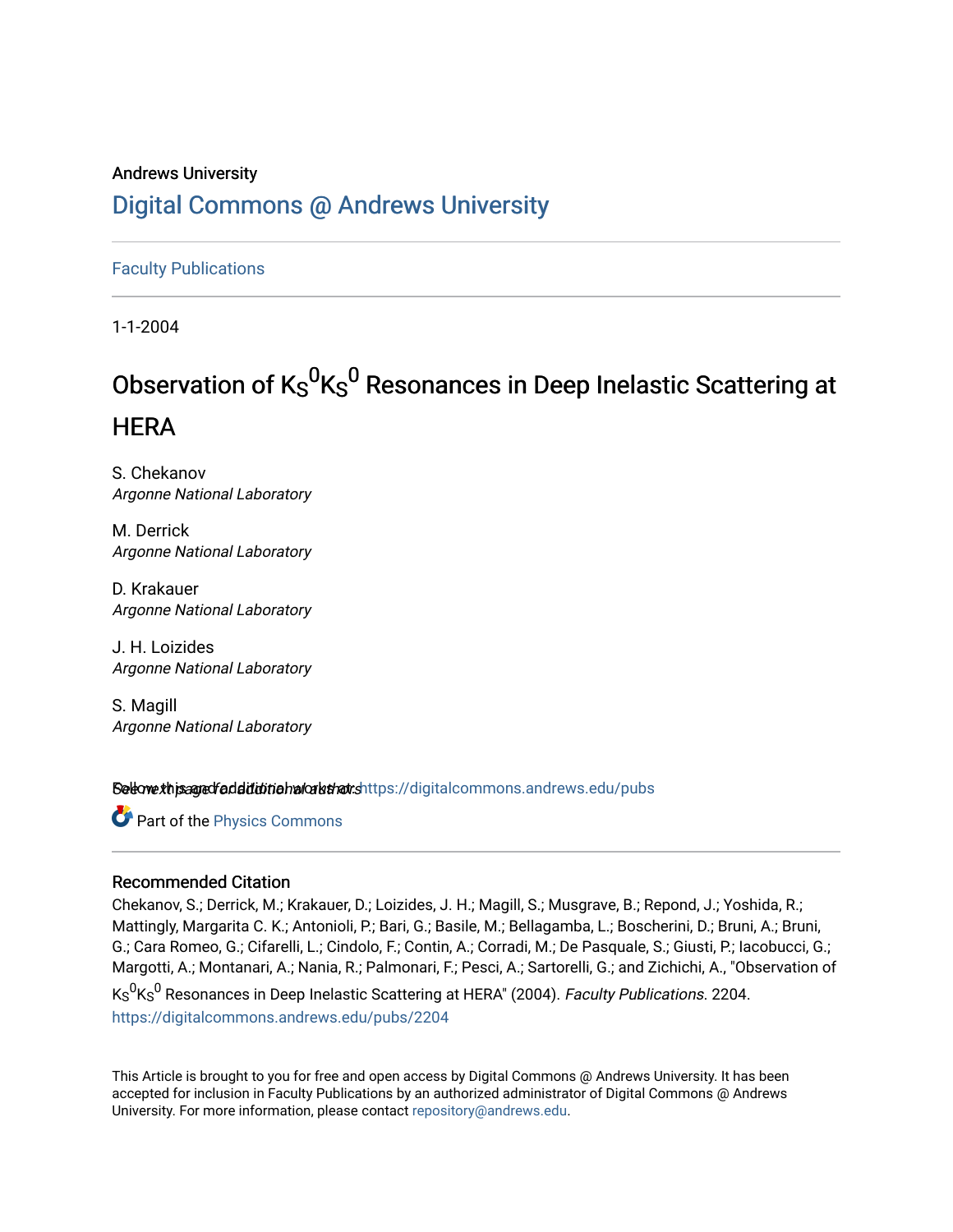#### Authors

S. Chekanov, M. Derrick, D. Krakauer, J. H. Loizides, S. Magill, B. Musgrave, J. Repond, R. Yoshida, Margarita C. K. Mattingly, P. Antonioli, G. Bari, M. Basile, L. Bellagamba, D. Boscherini, A. Bruni, G. Bruni, G. Cara Romeo, L. Cifarelli, F. Cindolo, A. Contin, M. Corradi, S. De Pasquale, P. Giusti, G. Iacobucci, A. Margotti, A. Montanari, R. Nania, F. Palmonari, A. Pesci, G. Sartorelli, and A. Zichichi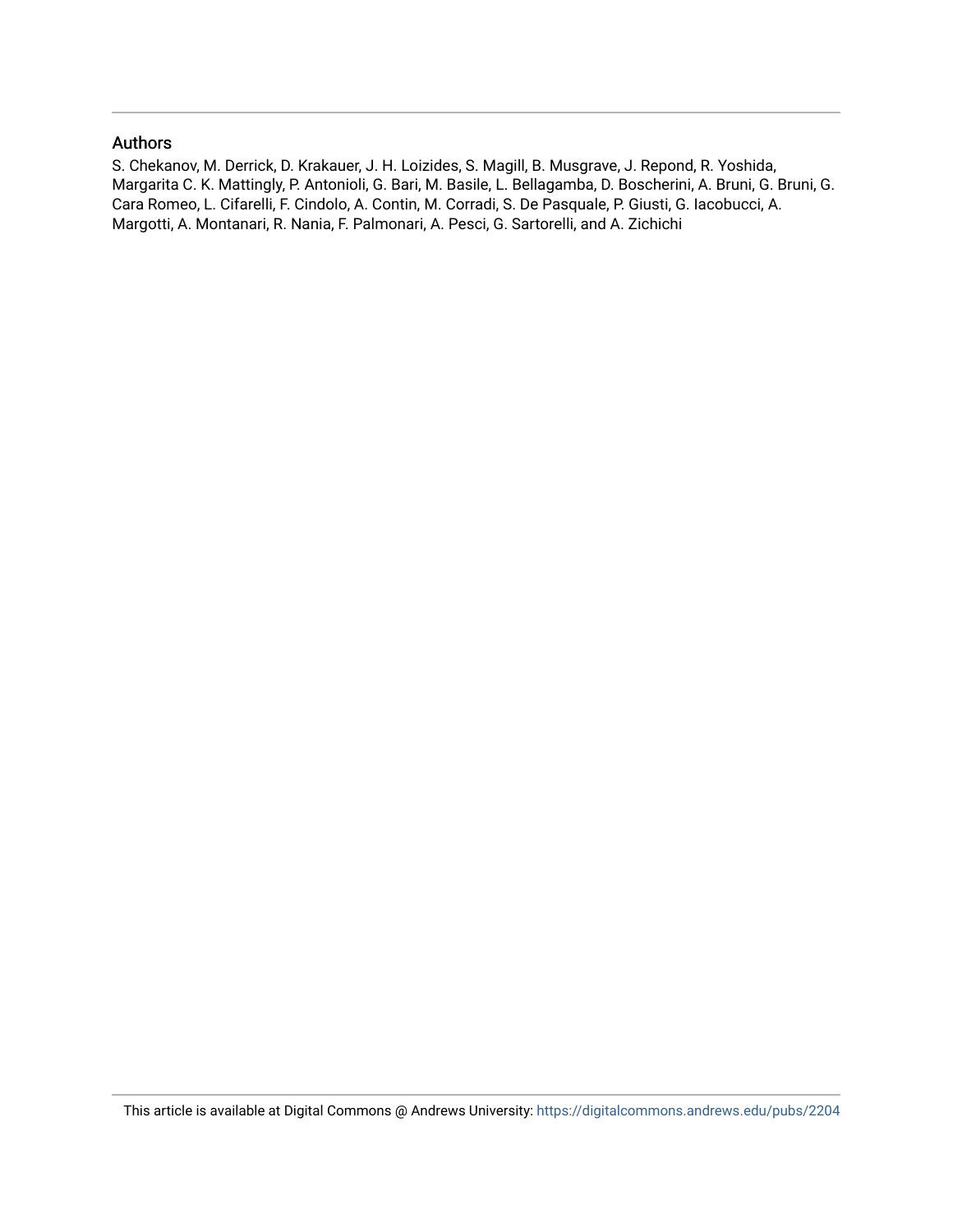# Observation of  $K_s^0 K_s^0$  resonances in deep inelastic scattering at HERA

ZEUS Collaboration

#### Abstract

Inclusive  $K_s^0 K_s^0$  production in deep inelastic  $ep$  scattering at HERA has been studied with the ZEUS detector using an integrated luminosity of  $120$  pb<sup>-1</sup>. Two states are observed at masses of  $1537^{+9}_{-8}$  MeV and  $1726 \pm 7$  MeV, as well as an enhancement around 1300 MeV. The state at 1537 MeV is consistent with the well established  $f_2'$  $2(1525)$ . The state at 1726 MeV may be the glueball candidate  $f_0(1710)$ . However, it's width of  $38^{+20}_{-14}$  MeV is narrower than  $125 \pm 10$  MeV observed by previous experiments for the  $f_0(1710)$ .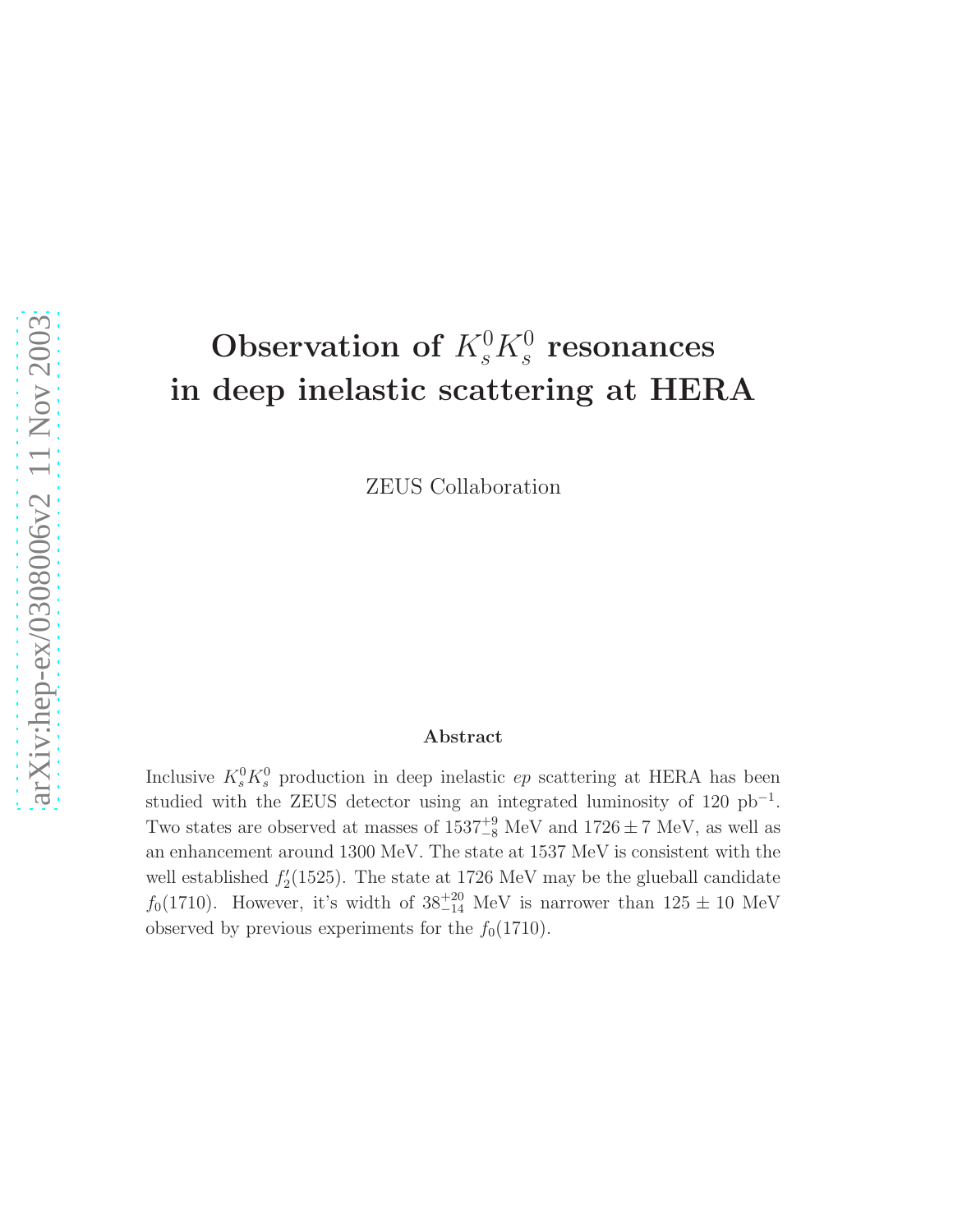## The ZEUS Collaboration

S. Chekanov, M. Derrick, D. Krakauer, J.H. Loizides<sup>1</sup>, S. Magill, B. Musgrave, J. Repond, R. Yoshida

Argonne National Laboratory, Argonne, Illinois 60439-4815 n

M.C.K. Mattingly

Andrews University, Berrien Springs, Michigan 49104-0380

P. Antonioli, G. Bari, M. Basile, L. Bellagamba, D. Boscherini, A. Bruni, G. Bruni, G. Cara Romeo, L. Cifarelli, F. Cindolo, A. Contin, M. Corradi, S. De Pasquale, P. Giusti, G. Iacobucci, A. Margotti, A. Montanari, R. Nania, F. Palmonari, A. Pesci, G. Sartorelli, A. Zichichi University and INFN Bologna, Bologna, Italy<sup>e</sup>

G. Aghuzumtsyan, D. Bartsch, I. Brock, S. Goers, H. Hartmann, E. Hilger, P. Irrgang, H.-P. Jakob, A. Kappes<sup>2</sup>, U.F. Katz<sup>2</sup>, O. Kind, U. Meyer, E. Paul<sup>3</sup>, J. Rautenberg, R. Renner, A. Stifutkin, J. Tandler, K.C. Voss, M. Wang, A. Weber<sup>4</sup> Physikalisches Institut der Universität Bonn, Bonn, Germany<sup>b</sup>

D.S. Bailey<sup>5</sup>, N.H. Brook<sup>5</sup>, J.E. Cole, B. Foster, G.P. Heath, H.F. Heath, S. Robins, E. Rodrigues<sup>6</sup>, J. Scott, R.J. Tapper, M. Wing H.H. Wills Physics Laboratory, University of Bristol, Bristol, United Kingdom  $<sup>m</sup>$ </sup>

M. Capua, A. Mastroberardino, M. Schioppa, G. Susinno Calabria University, Physics Department and INFN, Cosenza, Italy<sup>e</sup>

J.Y. Kim, Y.K. Kim, J.H. Lee, I.T. Lim, M.Y. Pac<sup>7</sup> Chonnam National University, Kwangju, Korea <sup>g</sup>

A. Caldwell<sup>8</sup>, M. Helbich, X. Liu, B. Mellado, Y. Ning, S. Paganis, Z. Ren, W.B. Schmidke, F. Sciulli

Nevis Laboratories, Columbia University, Irvington on Hudson, New York 10027 <sup>o</sup>

J. Chwastowski, A. Eskreys, J. Figiel, K. Olkiewicz, P. Stopa, L. Zawiejski Institute of Nuclear Physics, Cracow, Poland<sup>1</sup>

L. Adamczyk, T. Bołd, I. Grabowska-Bołd, D. Kisielewska, A.M. Kowal, M. Kowal, T. Kowalski, M. Przybycień, L. Suszycki, D. Szuba, J. Szuba<sup>9</sup> Faculty of Physics and Nuclear Techniques, AGH-University of Science and Technology, Cracow, Poland<sup>p</sup>

A. Kotański<sup>10</sup>, W. Słomiński<sup>11</sup> Department of Physics, Jagellonian University, Cracow, Poland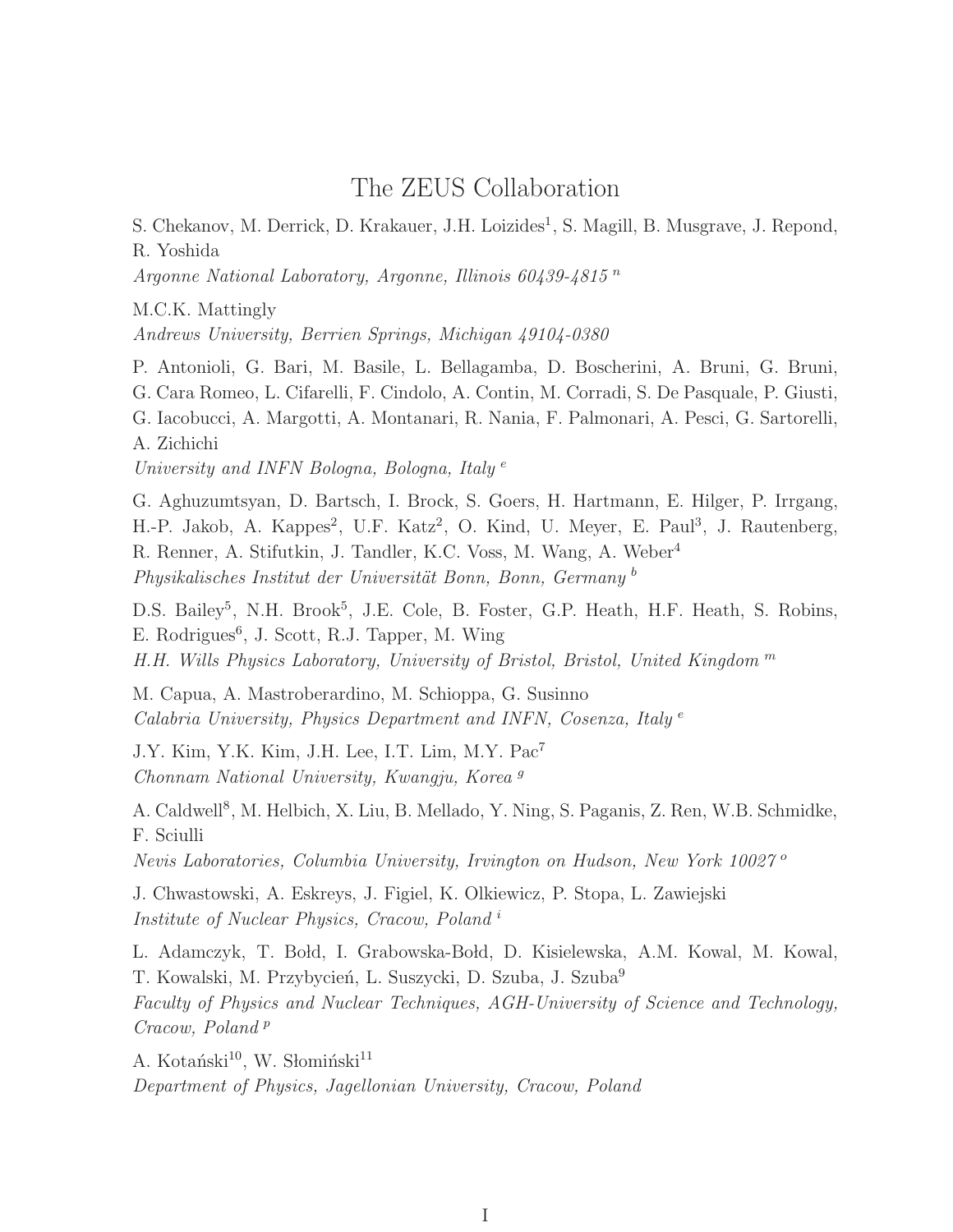V. Adler, L.A.T. Bauerdick<sup>12</sup>, U. Behrens, I. Bloch, K. Borras, V. Chiochia, D. Dannheim, G. Drews, J. Fourletova, U. Fricke, A. Geiser, P. Göttlicher<sup>13</sup>, O. Gutsche, T. Haas, W. Hain, G.F. Hartner, S. Hillert, B. Kahle, U. Kötz, H. Kowalski<sup>14</sup>, G. Kramberger, H. Labes, D. Lelas, B. Löhr, R. Mankel, I.-A. Melzer-Pellmann, M. Moritz<sup>15</sup>, C.N. Nguyen, D. Notz, M.C. Petrucci<sup>16</sup>, A. Polini, A. Raval, L. Rurua, U. Schneekloth, F. Selonke<sup>3</sup>, U. Stoesslein, H. Wessoleck, G. Wolf, C. Youngman, W. Zeuner Deutsches Elektronen-Synchrotron DESY, Hamburg, Germany

S. Schlenstedt

DESY Zeuthen, Zeuthen, Germany

G. Barbagli, E. Gallo, C. Genta, P. G. Pelfer University and INFN, Florence, Italy<sup>e</sup>

A. Bamberger, A. Benen, N. Coppola Fakultät für Physik der Universität Freiburg i.Br., Freiburg i.Br., Germany b

M. Bell, P.J. Bussey, A.T. Doyle, J. Hamilton, S. Hanlon, S.W. Lee, A. Lupi, D.H. Saxon, I.O. Skillicorn

Department of Physics and Astronomy, University of Glasgow, Glasgow, United Kingdom <sup>m</sup>

I. Gialas

Department of Engineering in Management and Finance, Univ. of Aegean, Greece

B. Bodmann, T. Carli, U. Holm, K. Klimek, N. Krumnack, E. Lohrmann, M. Milite, H. Salehi, S. Stonjek<sup>17</sup>, K. Wick, A. Ziegler, Ar. Ziegler Hamburg University, Institute of Exp. Physics, Hamburg, Germany <sup>b</sup>

C. Collins-Tooth, C. Foudas, R. Gonçalo<sup>6</sup>, K.R. Long, A.D. Tapper Imperial College London, High Energy Nuclear Physics Group, London, United Kingdom <sup>m</sup>

P. Cloth, D. Filges

Forschungszentrum Jülich, Institut für Kernphysik, Jülich, Germany

K. Nagano, K. Tokushuku<sup>18</sup>, S. Yamada, Y. Yamazaki M. Kataoka<sup>19</sup> Institute of Particle and Nuclear Studies, KEK, Tsukuba, Japan <sup>f</sup>

A.N. Barakbaev, E.G. Boos, N.S. Pokrovskiy, B.O. Zhautykov Institute of Physics and Technology of Ministry of Education and Science of Kazakhstan, Almaty, Kazakhstan

H. Lim, D. Son Kyungpook National University, Taegu, Korea <sup>g</sup>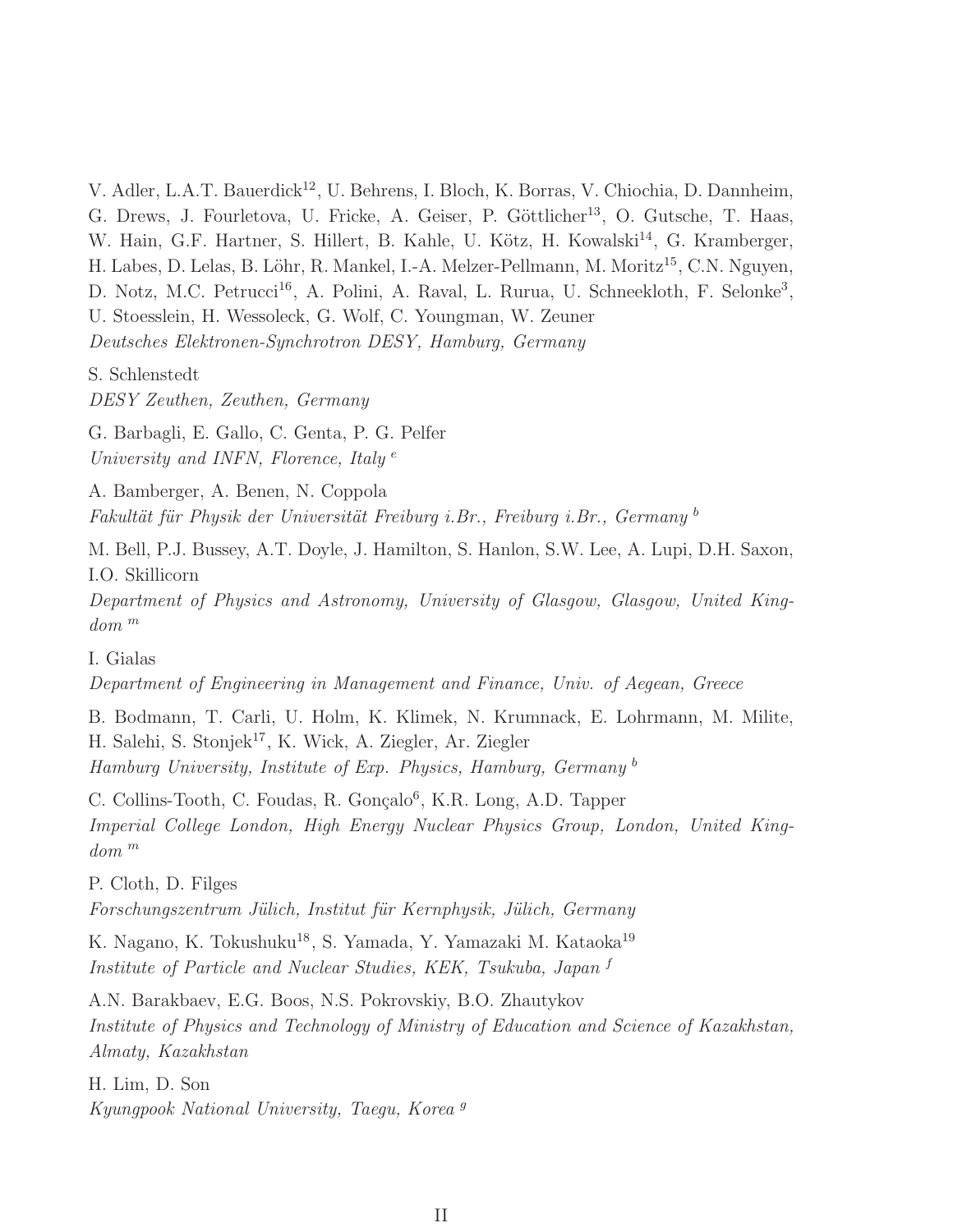K. Piotrzkowski

Institut de Physique Nucléaire, Université Catholique de Louvain, Louvain-la-Neuve, Belgium

F. Barreiro, C. Glasman<sup>20</sup>, O. González, L. Labarga, J. del Peso, E. Tassi, J. Terrón, M. Vázquez

Departamento de Física Teórica, Universidad Autónoma de Madrid, Madrid, Spain<sup>l</sup>

M. Barbi, F. Corriveau, S. Gliga, J. Lainesse, S. Padhi, D.G. Stairs, R. Walsh Department of Physics, McGill University, Montréal, Québec, Canada H3A 2T8  $a$ 

T. Tsurugai Meiji Gakuin University, Faculty of General Education, Yokohama, Japan <sup>f</sup>

A. Antonov, P. Danilov, B.A. Dolgoshein, D. Gladkov, V. Sosnovtsev, S. Suchkov Moscow Engineering Physics Institute, Moscow, Russia <sup>j</sup>

R.K. Dementiev, P.F. Ermolov, Yu.A. Golubkov, I.I. Katkov, L.A. Khein, I.A. Korzhavina, V.A. Kuzmin, B.B. Levchenko<sup>21</sup>, O.Yu. Lukina, A.S. Proskuryakov, L.M. Shcheglova, N.N. Vlasov, S.A. Zotkin

Moscow State University, Institute of Nuclear Physics, Moscow, Russia <sup>k</sup>

N. Coppola, S. Grijpink, E. Koffeman, P. Kooijman, E. Maddox, A. Pellegrino, S. Schagen, H. Tiecke, J.J. Velthuis, L. Wiggers, E. de Wolf NIKHEF and University of Amsterdam, Amsterdam, Netherlands h

N. Brümmer, B. Bylsma, L.S. Durkin, T.Y. Ling Physics Department, Ohio State University, Columbus, Ohio  $43210<sup>n</sup>$ 

A.M. Cooper-Sarkar, A. Cottrell, R.C.E. Devenish, J. Ferrando, G. Grzelak, C. Gwenlan, S. Patel, M.R. Sutton, R. Walczak Department of Physics, University of Oxford, Oxford United Kingdom <sup>m</sup>

A. Bertolin, R. Brugnera, R. Carlin, F. Dal Corso, S. Dusini, A. Garfagnini, S. Limentani, A. Longhin, A. Parenti, M. Posocco, L. Stanco, M. Turcato Dipartimento di Fisica dell' Università and INFN, Padova, Italy  $e$ 

E.A. Heaphy, F. Metlica, B.Y. Oh, J.J. Whitmore<sup>22</sup> Department of Physics, Pennsylvania State University, University Park, Pennsylvania 16802 <sup>o</sup>

Y. Iga

Polytechnic University, Sagamihara, Japan <sup>f</sup>

G. D'Agostini, G. Marini, A. Nigro Dipartimento di Fisica, Università 'La Sapienza' and INFN, Rome, Italy  $e$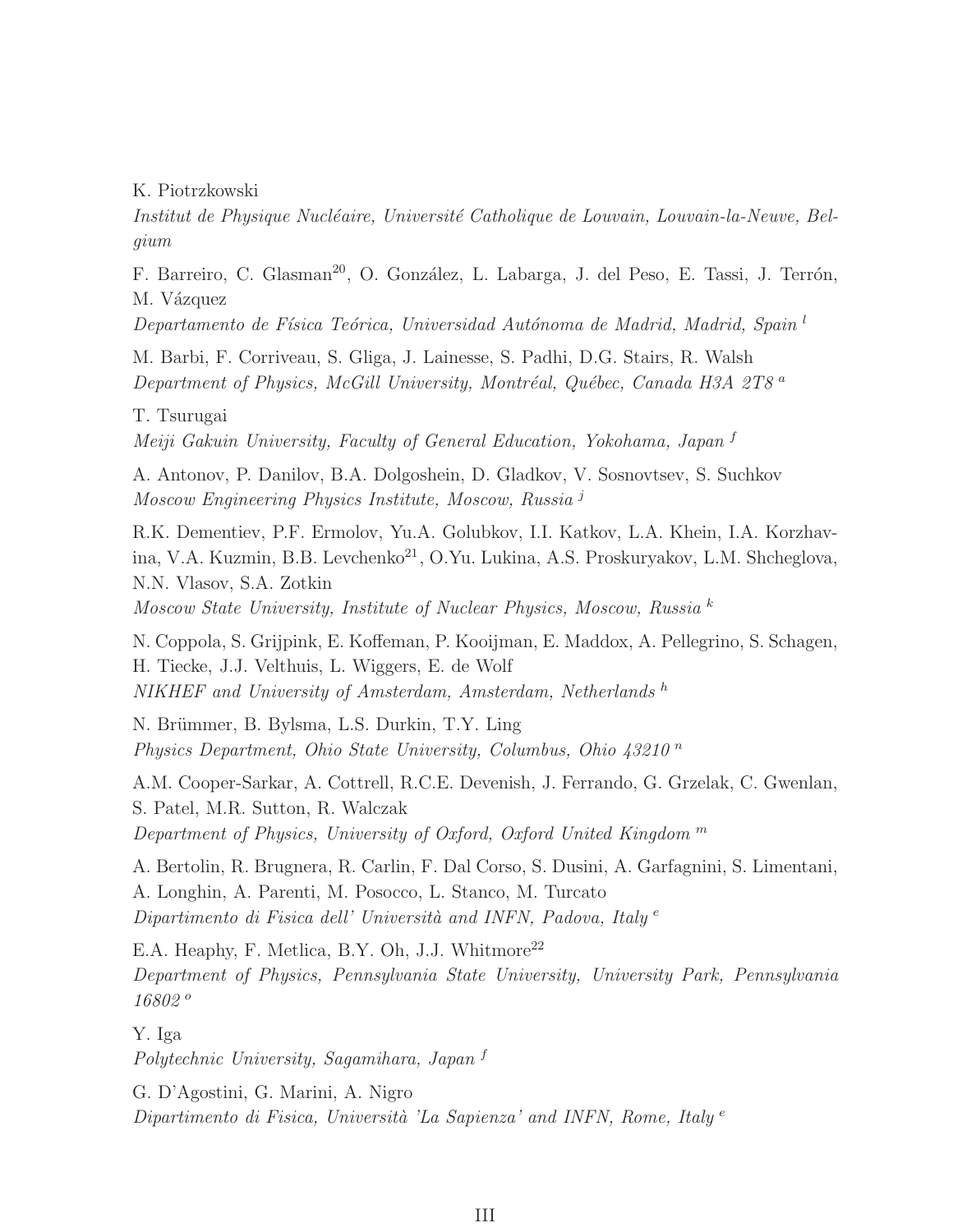C. Cormack<sup>23</sup>, J.C. Hart, N.A. McCubbin

Rutherford Appleton Laboratory, Chilton, Didcot, Oxon, United Kingdom <sup>m</sup>

C. Heusch

University of California, Santa Cruz, California 95064 <sup>n</sup>

I.H. Park

Department of Physics, Ewha Womans University, Seoul, Korea

N. Pavel

Fachbereich Physik der Universität-Gesamthochschule Siegen, Germany

H. Abramowicz, A. Gabareen, S. Kananov, A. Kreisel, A. Levy Raymond and Beverly Sackler Faculty of Exact Sciences, School of Physics, Tel-Aviv University, Tel-Aviv, Israel<sup>d</sup>

M. Kuze Department of Physics, Tokyo Institute of Technology, Tokyo, Japan  $f$ 

T. Abe, T. Fusayasu, S. Kagawa, T. Kohno, T. Tawara, T. Yamashita Department of Physics, University of Tokyo, Tokyo, Japan <sup>f</sup>

R. Hamatsu, T. Hirose<sup>3</sup>, M. Inuzuka, H. Kaji, S. Kitamura<sup>24</sup>, K. Matsuzawa, T. Nishimura Tokyo Metropolitan University, Department of Physics, Tokyo, Japan <sup>f</sup>

M. Arneodo<sup>25</sup>, M.I. Ferrero, V. Monaco, M. Ruspa, R. Sacchi, A. Solano Università di Torino, Dipartimento di Fisica Sperimentale and INFN, Torino, Italy  $e$ 

T. Koop, G.M. Levman, J.F. Martin, A. Mirea Department of Physics, University of Toronto, Toronto, Ontario, Canada M5S 1A7 <sup>a</sup>

J.M. Butterworth, R. Hall-Wilton, T.W. Jones, M.S. Lightwood, B.J. West Physics and Astronomy Department, University College London, London, United Kingdom <sup>m</sup>

J. Ciborowski<sup>26</sup>, R. Ciesielski<sup>27</sup>, P. Łużniak<sup>28</sup>, R.J. Nowak, J.M. Pawlak, J. Sztuk<sup>29</sup>, T. Tymieniecka<sup>30</sup>, A. Ukleja<sup>30</sup>, J. Ukleja<sup>31</sup>, A.F. Żarnecki Warsaw University, Institute of Experimental Physics, Warsaw, Poland<sup>q</sup>

M. Adamus, P. Plucinski

Institute for Nuclear Studies, Warsaw, Poland<sup>q</sup>

Y. Eisenberg, L.K. Gladilin<sup>32</sup>, D. Hochman, U. Karshon M. Riveline Department of Particle Physics, Weizmann Institute, Rehovot, Israel<sup>c</sup>

D. Kçira, S. Lammers, L. Li, D.D. Reeder, M. Rosin, A.A. Savin, W.H. Smith Department of Physics, University of Wisconsin, Madison, Wisconsin 53706<sup>n</sup>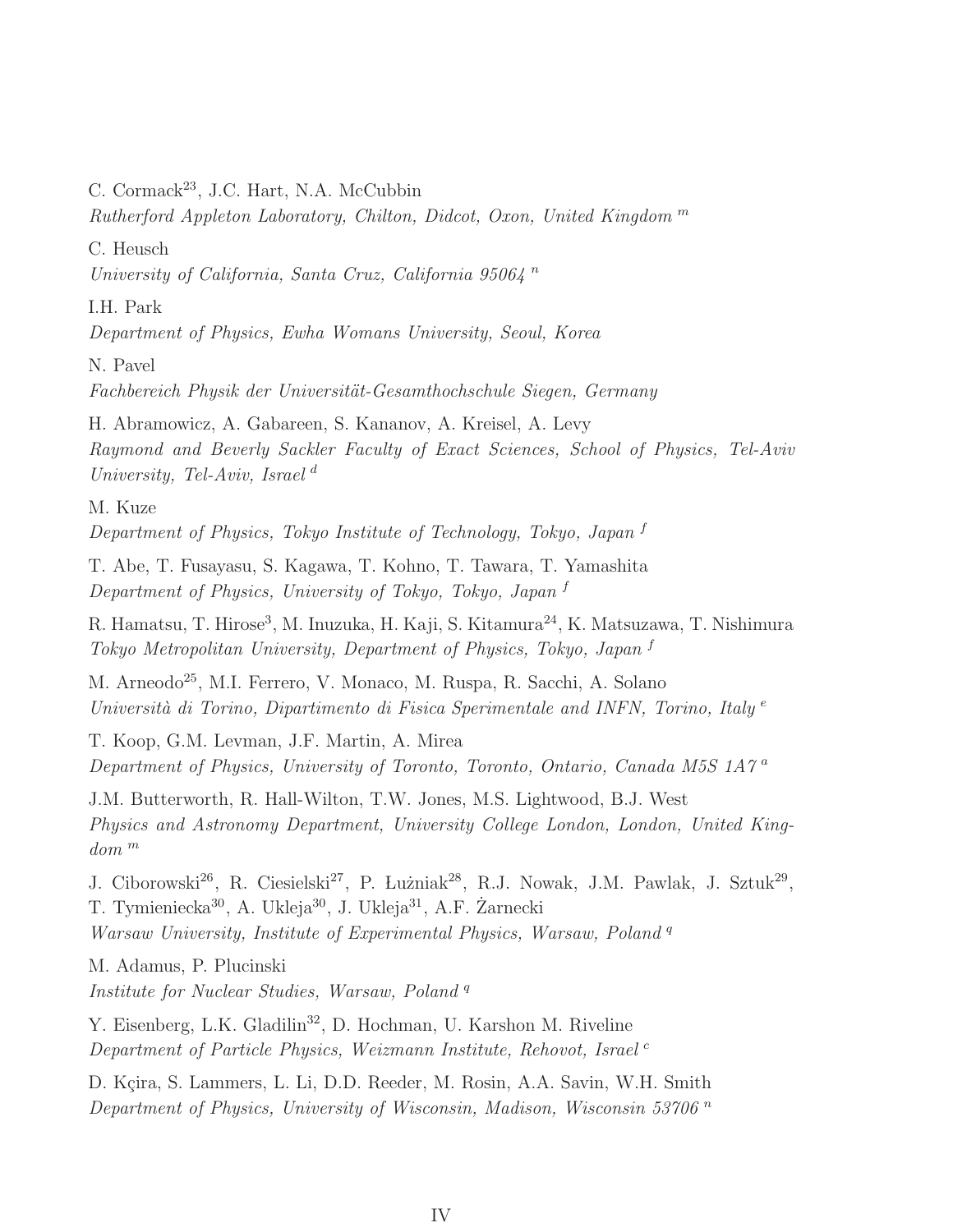A. Deshpande, S. Dhawan, P.B. Straub

Department of Physics, Yale University, New Haven, Connecticut 06520-8121 <sup>n</sup>

S. Bhadra, C.D. Catterall, S. Fourletov, G. Hartner, S. Menary, M. Soares, J. Standage Department of Physics, York University, Ontario, Canada M3J 1P3 <sup>a</sup>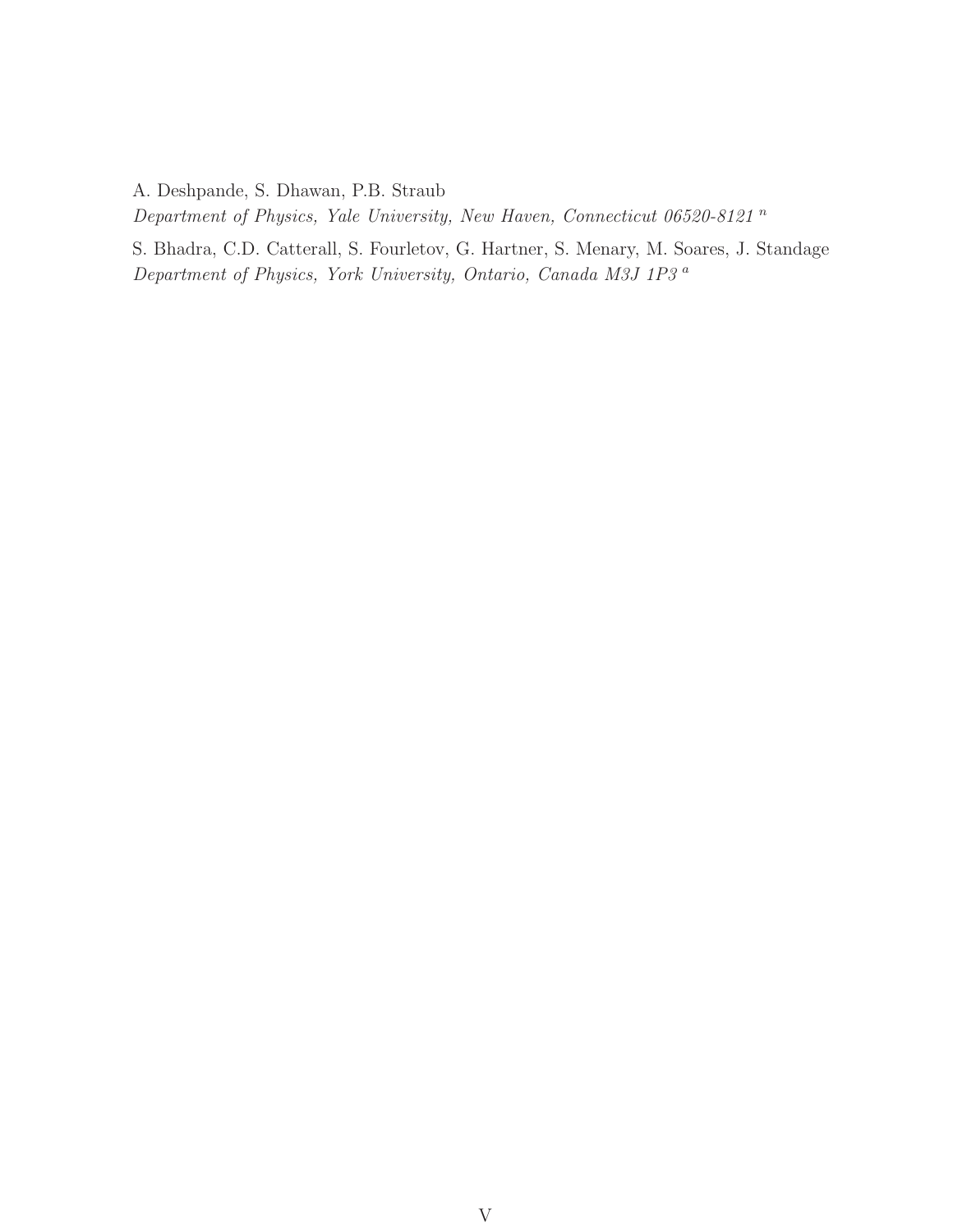- also affiliated with University College London
- on leave of absence at University of Erlangen-Nürnberg, Germany
- retired
- self-employed
- <sup>5</sup> PPARC Advanced fellow
- supported by the Portuguese Foundation for Science and Technology (FCT)
- now at Dongshin University, Naju, Korea
- $^8$ now at Max-Planck-Institut für Physik, München/Germany
- partly supported by the Israel Science Foundation and the Israel Ministry of Science

 supported by the Polish State Committee for Scientific Research, grant no. 2 P03B 

- <sup>11</sup> member of Dept. of Computer Science
- now at Fermilab, Batavia/IL, USA
- <sup>13</sup> now at DESY group FEB
- $^{14}$ on leave of absence at Columbia Univ., Nevis Labs.,N.Y./USA
- $^{15}$  now at CERN  $\,$
- now at INFN Perugia, Perugia, Italy
- now at Univ. of Oxford, Oxford/UK
- also at University of Tokyo
- also at Nara Women's University, Nara, Japan
- Ramón y Cajal Fellow
- <sup>21</sup> partly supported by the Russian Foundation for Basic Research, grant 02-02-81023
- on leave of absence at The National Science Foundation, Arlington, VA/USA
- now at Univ. of London, Queen Mary College, London, UK
- <sup>24</sup> present address: Tokyo Metropolitan University of Health Sciences, Tokyo 116-8551. Japan
- <sup>25</sup> also at Università del Piemonte Orientale, Novara, Italy
- also at Lódź University, Poland
- supported by the Polish State Committee for Scientific Research, grant no. 2 P03B
- Lódź University, Poland
- $^{29}$  Lódź University, Poland, supported by the KBN grant 2P03B12925
- supported by German Federal Ministry for Education and Research (BMBF), POL 01/043
- $31 \text{ supported by the KBN grant } 2P03B12725$
- on leave from MSU, partly supported by University of Wisconsin via the U.S.-Israel BSF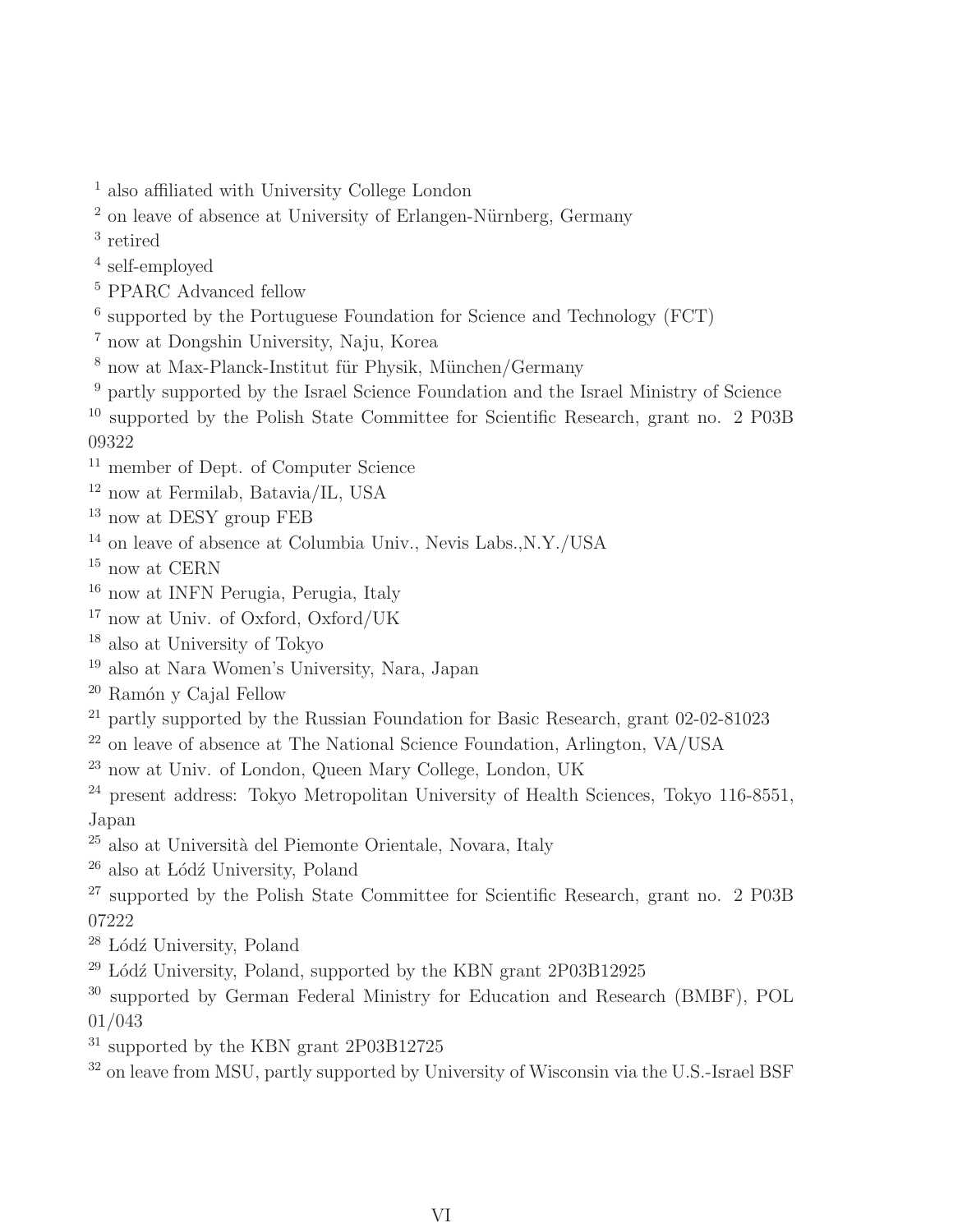- $\boldsymbol{a}$ supported by the Natural Sciences and Engineering Research Council of Canada (NSERC)
- b supported by the German Federal Ministry for Education and Research (BMBF), under contract numbers HZ1GUA 2, HZ1GUB 0, HZ1PDA 5, HZ1VFA 5
- c supported by the MINERVA Gesellschaft für Forschung GmbH, the Israel Science Foundation, the U.S.-Israel Binational Science Foundation and the Benozyio Center for High Energy Physics
- $\overline{d}$ supported by the German-Israeli Foundation and the Israel Science Foundation
- e supported by the Italian National Institute for Nuclear Physics (INFN)
- f supported by the Japanese Ministry of Education, Culture, Sports, Science and Technology (MEXT) and its grants for Scientific Research
- $\ensuremath{g}$ supported by the Korean Ministry of Education and Korea Science and Engineering Foundation
- h supported by the Netherlands Foundation for Research on Matter (FOM)
- i supported by the Polish State Committee for Scientific Research, grant no. 620/E-77/SPB/DESY/P-03/DZ 117/2003-2005
- $j$  partially supported by the German Federal Ministry for Education and Research (BMBF)
- $k$ supported by the Fund for Fundamental Research of Russian Ministry for Science and Education and by the German Federal Ministry for Education and Research (BMBF)
- l supported by the Spanish Ministry of Education and Science through funds provided by CICYT
- $<sup>m</sup>$  supported by the Particle Physics and Astronomy Research Council, UK</sup>
- $\boldsymbol{n}$ supported by the US Department of Energy
- o supported by the US National Science Foundation
- $\,p\,$ supported by the Polish State Committee for Scientific Research, grant no. 112/E-356/SPUB/DESY/P-03/DZ 116/2003-2005,2 P03B 13922
- q supported by the Polish State Committee for Scientific Research, grant no. 115/E-343/SPUB-M/DESY/P-03/DZ 121/2001-2002, 2 P03B 07022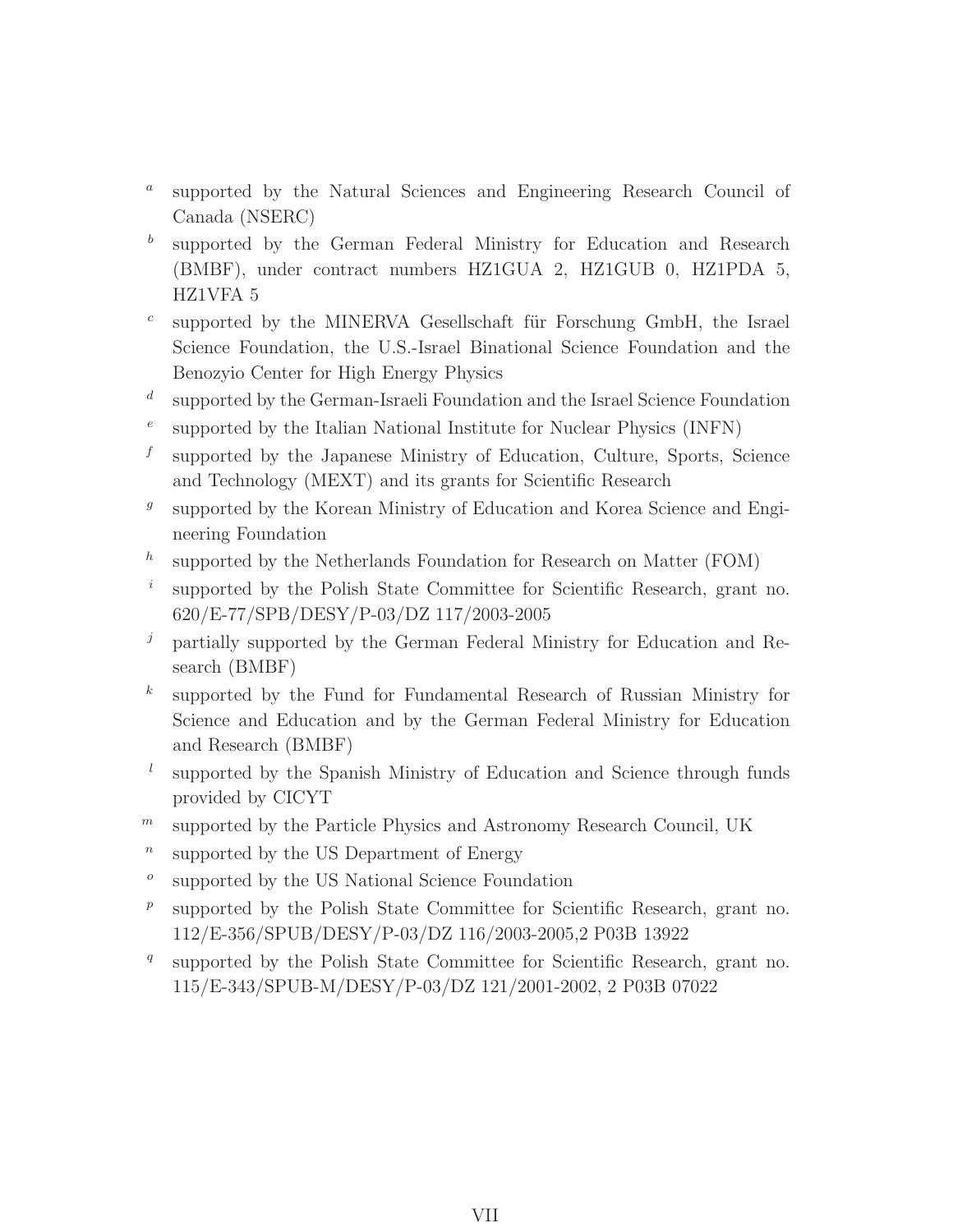#### 1 Introduction

The  $K_s^0 K_s^0$  system is expected to couple to scalar and tensor glueballs. This has motivated intense experimental and theoretical study during the past few years  $[1, 2]$ . Lattice QCD calculations [3] predict the existence of a scalar glueball with a mass of  $1730 \pm 100$  MeV and a tensor glueball at  $2400 \pm 120$  MeV. The scalar glueball can mix with  $q\bar{q}$  states with  $I = 0$  from the scalar meson nonet, leading to three  $J^{PC} = 0^{++}$  states, whereas only two can fit into the nonet. Experimentally, four states with  $J^{PC} = 0^{++}$  and  $I = 0$  have been established [4]:  $f_0(980)$ ,  $f_0(1370)$ ,  $f_0(1500)$  and  $f_0(1710)$ .

The state most frequently considered to be a glueball candidate is  $f_0(1710)$  [4], but its gluon content has not yet been established. This state was first observed in radiative  $J/\psi$ decays [5] and its angular momentum  $J = 0$  was established by the WA102 experiment using a partial-wave analysis in the  $K^+K^-$  and  $K_s^0K_s^0$  final states [6]. A recent publication from L3 [7] reports the observation of two states in  $\gamma\gamma$  collisions above 1500 MeV, the well established  $f_2'$  $2(1525)$  [4] and a broad resonance at 1760 MeV. It is not clear if this state is the  $f_0(1710)$ . Observation of  $f_0(1710)$  in  $\gamma\gamma$  collisions would indicate a large quark content.

The ep collisions at HERA provide an opportunity to study resonance production in a new environment. The production of  $K_s^0$  has been studied previously at HERA [8,9]. In this paper, the first observation of resonances in the  $K_s^0 K_s^0$  final state in inclusive ep deep inelastic scattering (DIS) is reported.

#### 2 Experimental set-up

The data were collected by the ZEUS detector at HERA during the 96-00 running periods. In 96-97, HERA collided 27.5 GeV positrons with 820 GeV protons. In 98-00, the proton energy was 920 GeV and both positrons and electrons were collided with protons. The measurements for  $e^+p$  ( $e^-p$ ) interactions<sup>1</sup> are based on an integrated luminosity of  $104\,\mathrm{pb}^{-1}\ (17\,\mathrm{pb}^{-1}).$ 

A detailed description of the ZEUS detector can be found elsewhere [10]. A brief outline of the components that are most relevant for this analysis is given below.

Charged particles are tracked in the central tracking detector (CTD) [11], which operates in a magnetic field of 1.43 T provided by a thin superconducting solenoid. The CTD consists of 72 cylindrical drift chamber layers, organized in nine superlayers covering the

<sup>&</sup>lt;sup>1</sup> Hereafter, both  $e^+$  and  $e^-$  are referred to as electrons, unless explicitly stated otherwise.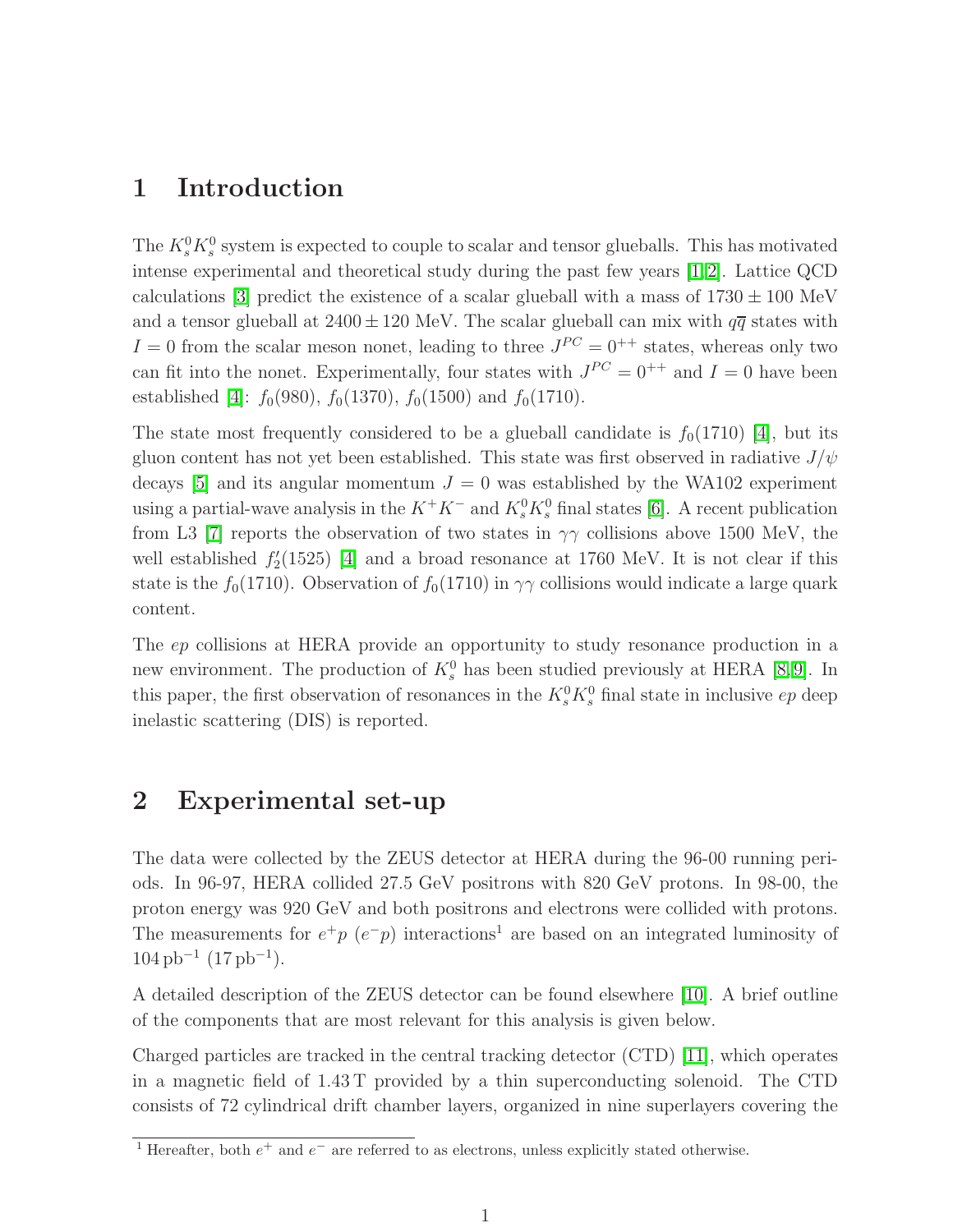polar-angle<sup>2</sup> region  $15° < \theta < 164°$ . The relative transverse-momentum resolution for fulllength tracks is  $\sigma(p_T)/p_T = 0.0058p_T \oplus 0.0065 \oplus 0.0014/p_T$ , with  $p_T$  in GeV. The tracking system was used to establish the primary and secondary vertices.

The high-resolution uranium–scintillator calorimeter (CAL) [12] consists of three parts: the forward (FCAL), the barrel (BCAL) and the rear (RCAL) calorimeters. Each part is subdivided transversely into towers and longitudinally into one electromagnetic section (EMC) and either one (in RCAL) or two (in BCAL and FCAL) hadronic sections (HAC). The smallest subdivision of the calorimeter is called a cell. The CAL energy resolutions, as measured under test-beam conditions, are  $\sigma(E)/E = 0.18/\sqrt{E}$  for electrons and  $\sigma(E)/E = 0.35/\sqrt{E}$  for hadrons, with E in GeV.

The energy of the scattered electron was corrected for energy loss in the material between the interaction point and the calorimeter using a small-angle rear tracking detector (SRTD) [13, 14] and a presampler (PRES) [15, 14].

#### 3 Kinematic reconstruction and event selection

The inclusive neutral current DIS process  $e(k) + p(P) \rightarrow e(k') + X$  can be described in terms of the following variables: the negative of the invariant-mass squared of the exchanged virtual photon,  $Q^2 = -q^2 = -(k - k')^2$ ; the fraction of the lepton energy transferred to the proton in the proton rest frame,  $y = (q \cdot P)/(k \cdot P)$ ; and the Bjorken scaling variable,  $x = Q^2/(2P \cdot q)$ .

A three-level trigger system was used to select events online [10]. The inclusive DIS selection was defined by requiring an electron found in the CAL. In certain run periods, corresponding to 83% of the total luminosity, the inclusive selection was not available for low  $Q^2$  ( $Q^2 < 20$  GeV<sup>2</sup>) events. For these periods, an additional selection with a requirement of at least one forward jet identified with the  $k_t$  algorithm [16] and having transverse energy  $E_T > 3$  GeV ( $E_T > 4$  GeV in the 2000 running period), pseudorapidity  $0 < \eta_{jet} < 3$  (1.5 <  $\eta_{jet} < 3.5$  in the 1996-1997 running period) was used.

The DIS offline event selection was based on the following requirements:

- a primary vertex position, determined from the tracks fitted to the vertex, in the range  $| Z_{\text{vertex}} | < 50 \text{ cm}$ , to reduce the background events from non-ep interactions;
- $E_e \geq 8.5$  GeV, where  $E_e$  is the energy of the scattered electron reconstructed in the calorimeter;

<sup>&</sup>lt;sup>2</sup> The ZEUS coordinate system is a right-handed Cartesian system, with the *Z* axis pointing in the proton beam direction, referred to as the "forward direction", and the X axis pointing left towards the centre of HERA. The coordinate origin is at the nominal interaction point.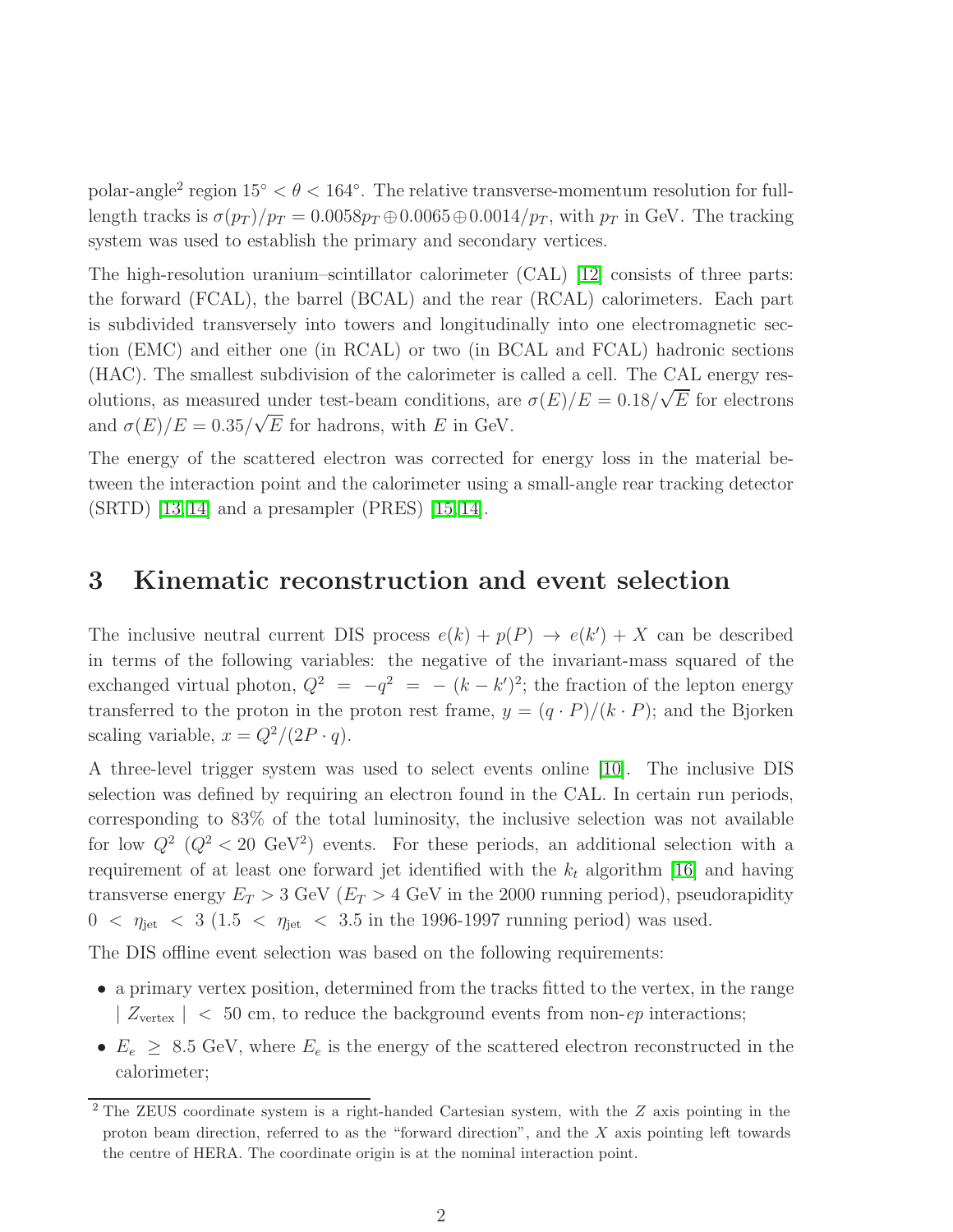- 42  $\langle \delta \rangle$  < 60 GeV, where  $\delta = \sum E_i(1 \cos \theta_i)$ ,  $E_i$  is the energy of the *i*<sup>th</sup> calorimeter cell and  $\theta_i$  is its polar angle as viewed from the primary vertex. The sum runs over all cells. This cut further reduces the background from photoproduction and events with large QED initial-state radiation;
- $y_e \leq 0.95$ , to remove events with misidentified scattered DIS electrons;  $y_e$  is the value of y reconstructed using the scattered electron measurements;
- $y_{\text{JB}} \geq 0.04$ , to remove events with low hadronic activities;  $y_{\text{JB}}$  is the value of y reconstructed using the Jaquet-Blondel method [17];
- the position of the scattered lepton candidate in the RCAL was required to be outside a box of  $\pm 14$  cm in X and Y, which corresponds approximately to  $\theta_{\text{ele}} \approx 176^o$ , where  $\theta_{\text{ele}}$  is the polar angle of the scattered electron;
- a maximum of 40 tracks per event. This cut reduces the background from false  $K_s^0$ pair candidates, removing only 7% of the DIS events.

The non-ep and photoproduction background in the selected sample was negligible. The data were not corrected for the biases introduced by the trigger requirements and selection cuts.

## 4 Selection of  $K_s^0$ -pair candidates

The  $K_s^0$  meson candidates were reconstructed using tracks with at least 38 hits in the CTD and pseudorapidity within  $\pm 1.75$ . The pseudorapidity cut and the required minimum number of hits ensured a good momentum resolution and a minimum transverse momentum of 0.1 GeV. In each event, oppositely charged track pairs assigned to a secondary vertex were combined to form  $K_s^0$  candidates. Both tracks were assigned the mass of a charged pion and the invariant-mass  $M(\pi^+\pi^-)$  calculated. The secondary vertex resolution for these events, estimated using MC studies, is 2 mm in X and Y, and 4 mm in Z.

Additional requirements were applied to the selected  $K_s^0$  candidates:

- $p_T(K_s^0) > 200$  MeV, for each  $K_s^0$  candidate;
- 2 <  $d$  < 30 cm, where  $d$  is the decay length of the  $K_s^0$  candidate;
- $d_{XY} < 4$  mm and  $d_Z < 5.5$  mm, where  $d_{XY}$  and  $d_Z$  are, respectively, the projections on the XY plane and Z axis of the vector defined by the primary interaction point and the point of closest approach of the  $K_s^0$  candidate;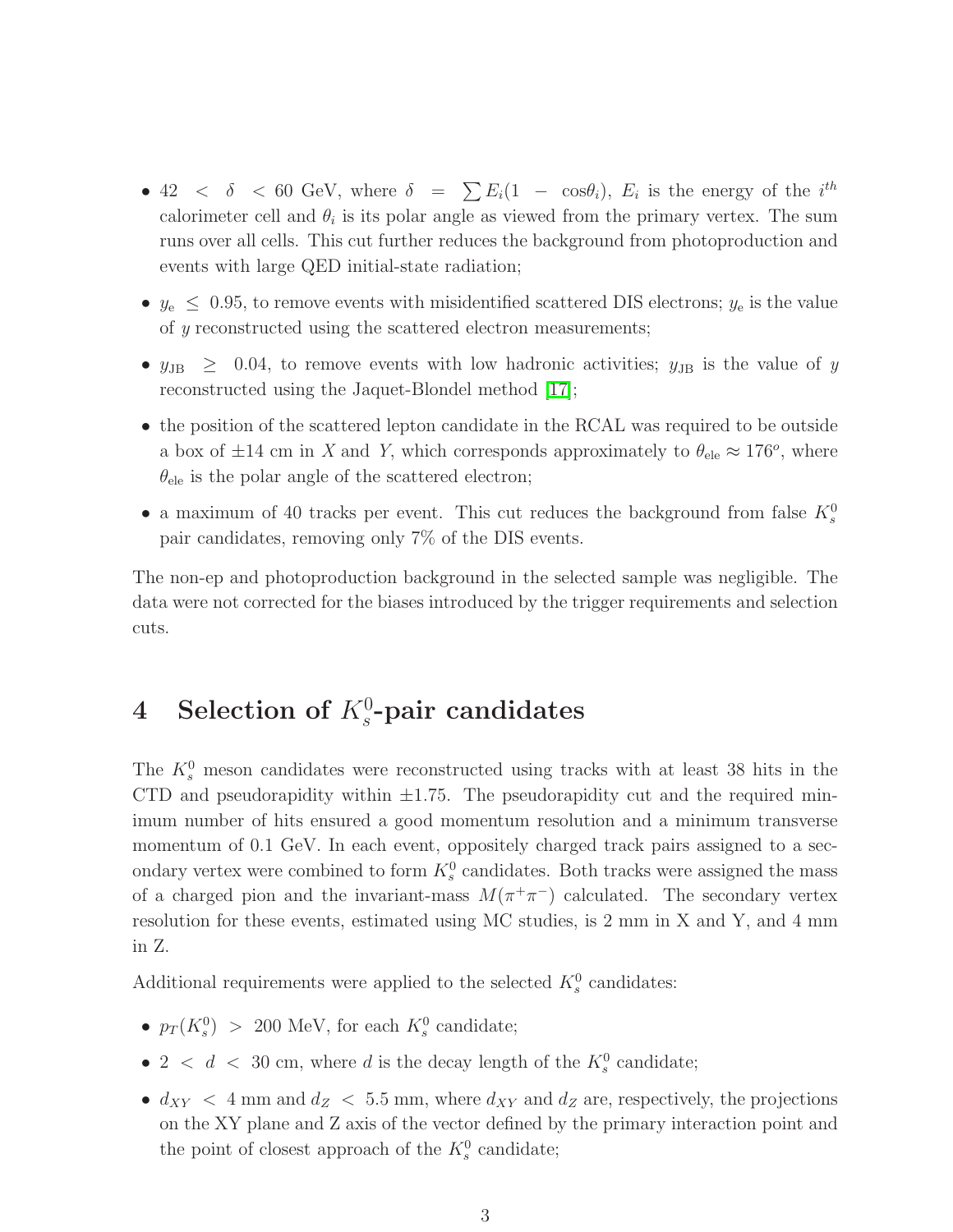- $\theta_{XY}$  < 0.12, where  $\theta_{XY}$  is the (collinearity) angle between the candidate  $K_s^0$  momentum vector and the vector defined by the interaction point and the  $K_s^0$  decay vertex in the XY plane;
- $p_T^A > 110 \text{ MeV}$ , for each  $K_s^0$  candidate, where the Armenteros-Podolanski variable  $p_T^A$ is the projection of the candidate pion momentum onto a plane perpendicular to the  $K_s^0$  candidate line of flight [18].

The cuts on the decay length, distance of closest approach and collinearity angle significantly reduce the non- $K_s^0$  background as determined by Monte Carlo (MC) simulations. After the  $p_T^A$  cut, backgrounds from  $\Lambda$ ,  $\overline{\Lambda}$  and photon conversions are negligible. Only events with at least two selected  $K_s^0$  candidates were kept for further analysis.

Figure [1](#page-19-0) shows the invariant-mass distribution for  $K_s^0$  candidates in the range 0.45 <  $M(\pi^+\pi^-)$  < 0.55 GeV after the  $K_s^0$ -pair candidate selection. The distribution was fitted using one linear and two Gaussian functions. The linear function fits the background, one of the Gaussians fits the peak region in the central  $\pi^+\pi^-$  invariant mass distribution, and the other Gaussian improves the fit at the tails. The two Gaussians were constrained to have the same mean value. A mass of 498 MeV and standard deviation width of 4 MeV were obtained from the fit with the central Gaussian, and a standard deviation width of 8.5 MeV was obtained from the fit with the other Gaussian. The normalization factor between the narrower and broader Gaussians is approximately 5.5. The invariant-mass width is dominated by the momentum resolution of tracks reconstructed with the CTD. Only  $K_s^0$  candidates in the region of  $\pm 10$  MeV around the fitted central mass were used to reconstruct the  $K_s^0 K_s^0$  invariant-mass. High-statistics samples of Monte Carlo events, generated without resonances, were used to confirm that the event-selection criteria did not produce artificial peaks in the  $K_s^0 K_s^0$  invariant-mass spectrum.

Figure [2](#page-20-0) shows the distribution in x and  $Q^2$  of selected events containing at least one pair of  $K_s^0$  candidates. The kinematic variables were reconstructed using the double angle method [19]. The virtual-photon proton centre-of-mass energy was in the range  $50 < W < 250$  GeV.

#### 5 Results

The  $K_s^0 K_s^0$  spectrum may have a strong enhancement near the  $K_s^0 K_s^0$  threshold due to the  $f_0(980)/a_0(980)$  state [20, 21]. Since the high  $K_s^0 K_s^0$  mass is the region of interest for this analysis, the complication due to the threshold region is avoided by imposing the cut  $cos\theta_{K_s^0K_s^0}$  < 0.92, where  $\theta_{K_s^0K_s^0}$  is the opening angle between the two  $K_s^0$  candidates in the laboratory frame.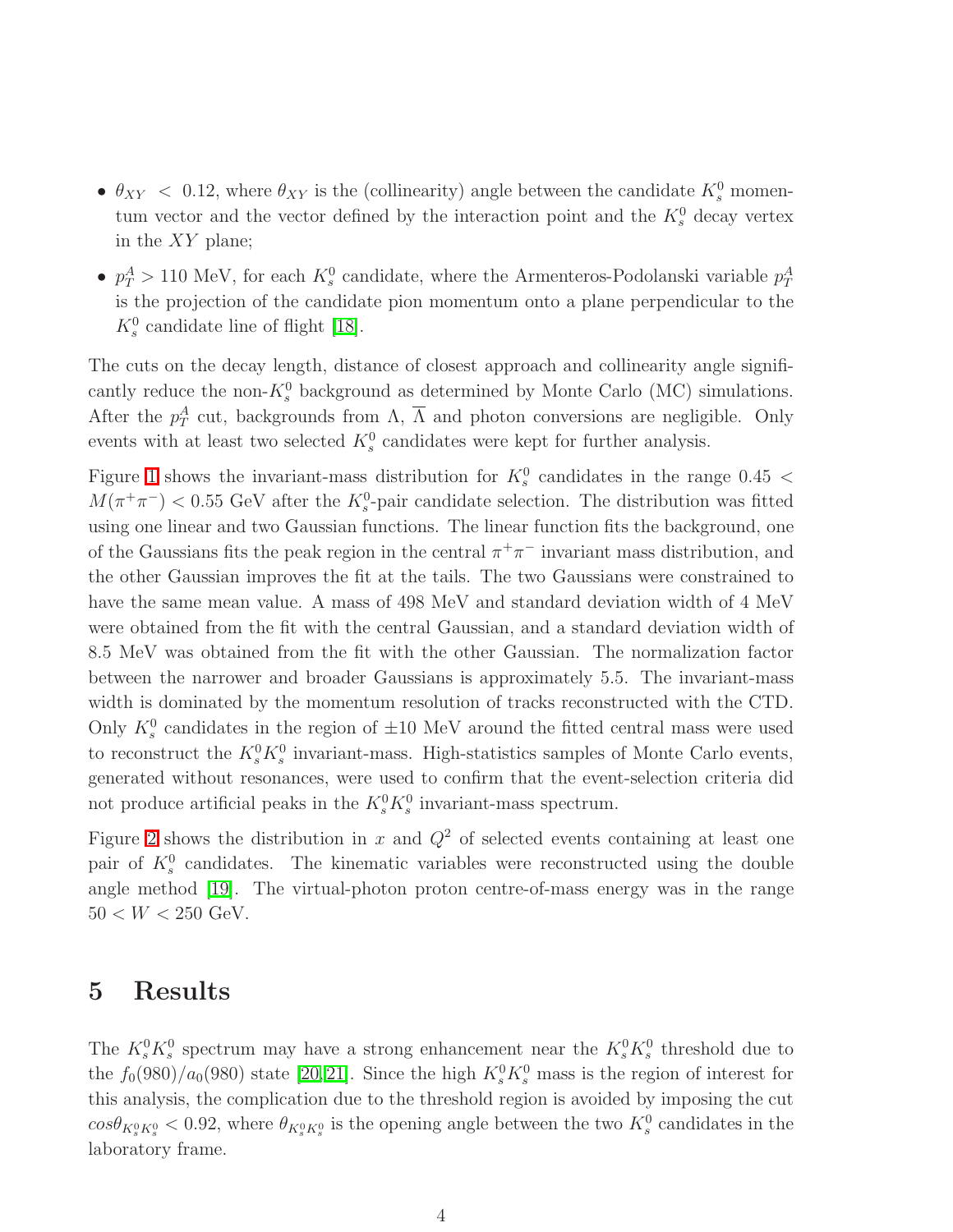After applying all selections, 2553  $K_s^0$ -pair candidates were found in the range 0.995 <  $M(K_s^0 K_s^0) < 2.795 \text{ GeV}$ , where  $M(K_s^0 K_s^0)$  was calculated using the  $K_s^0$  mass of 497.672 MeV [4]. The momentum resolution of the CTD leads to an average  $M(K_s^0 K_s^0)$  resolution which ranges from 7 MeV in the 1300 MeV mass region to 10 MeV in the 1700 MeV region. Fig-ure [3](#page-21-0) shows the measured  $K_s^0 K_s^0$  invariant-mass spectrum. Two clear peaks are seen, one around 1500 MeV and the other around 1700 MeV, along with an enhancement around 1300 MeV. The data for  $\cos \theta_{K^0_s K^0_s} > 0.92$  are also shown. The mass scale uncertainties in the region of interest, arising from uncertainties in the magnetic field, is at the per mille level.

The distribution of Fig. [3](#page-21-0) was fitted using three modified relativistic Breit-Wigner (MRBW) distributions and a background function  $U(M)$ ;

$$
F(M) = \sum_{i=1}^{3} \left( \frac{m_{*,i} \Gamma_{d,i}}{(m_{*,i}^2 - M^2)^2 + m_{*,i}^2 \Gamma_{d,i}^2} \right) + U(M) , \qquad (1)
$$

where  $\Gamma_{d,i}$  is the effective resonance width, which takes into account spin and large width effects [22],  $m_{*,i}$  is the resonance mass, and M is  $K_s^0 K_s^0$  invariant mass. The background function is

$$
U(M) = A \cdot (M - 2m_{K^0_s})^B \cdot e^{-C\sqrt{M - 2m_{K^0_s}}}, \qquad (2)
$$

where A, B and C are free parameters and  $m_{K^0_s}$  is the  $K^0_s$  mass defined by Hagiwara et al [4]. Monte Carlo studies showed that effects of the track-momentum resolution on the mass reconstruction were small compared to the measured widths of the states. Therefore the resolution effects were ignored in the fit.

Below 1500 MeV, a region strongly affected by the  $\cos \theta_{K^0_s K^0_s}$  cut, a peak is seen around 1300 MeV where a contribution from  $f_2(1270)/a_2^0(1320)$  is expected. This mass region was fitted with a single Breit-Wigner.

Above 1500 MeV, the lower-mass state has a fitted mass of  $1537^{+9}_{-8}$  MeV and a width of  $50^{+34}_{-22}$  MeV, in good agreement with the well established  $f'_2$  $2(1525)$ . The higher-mass state has a fitted mass of  $1726 \pm 7$  MeV and a width of  $38^{+20}_{-14}$  MeV. The widths reported here were stable, within statistical errors, to a wide variation of fitting methods including those using 30 MeV bins rather than the default 15 MeV bins. The width is narrower than the PDG value (125  $\pm$  10 MeV) [4] reported for  $f_0(1710)$ , but when it is fixed to this value, the fit is still acceptable. For the purposes of the following discussion, this state is referred to as  $f_0(1710)$ .

The masses, widths and number of events from the fit with statistical errors are given in the top row of Table [1.](#page-18-0) It should be noted that there are correlations between the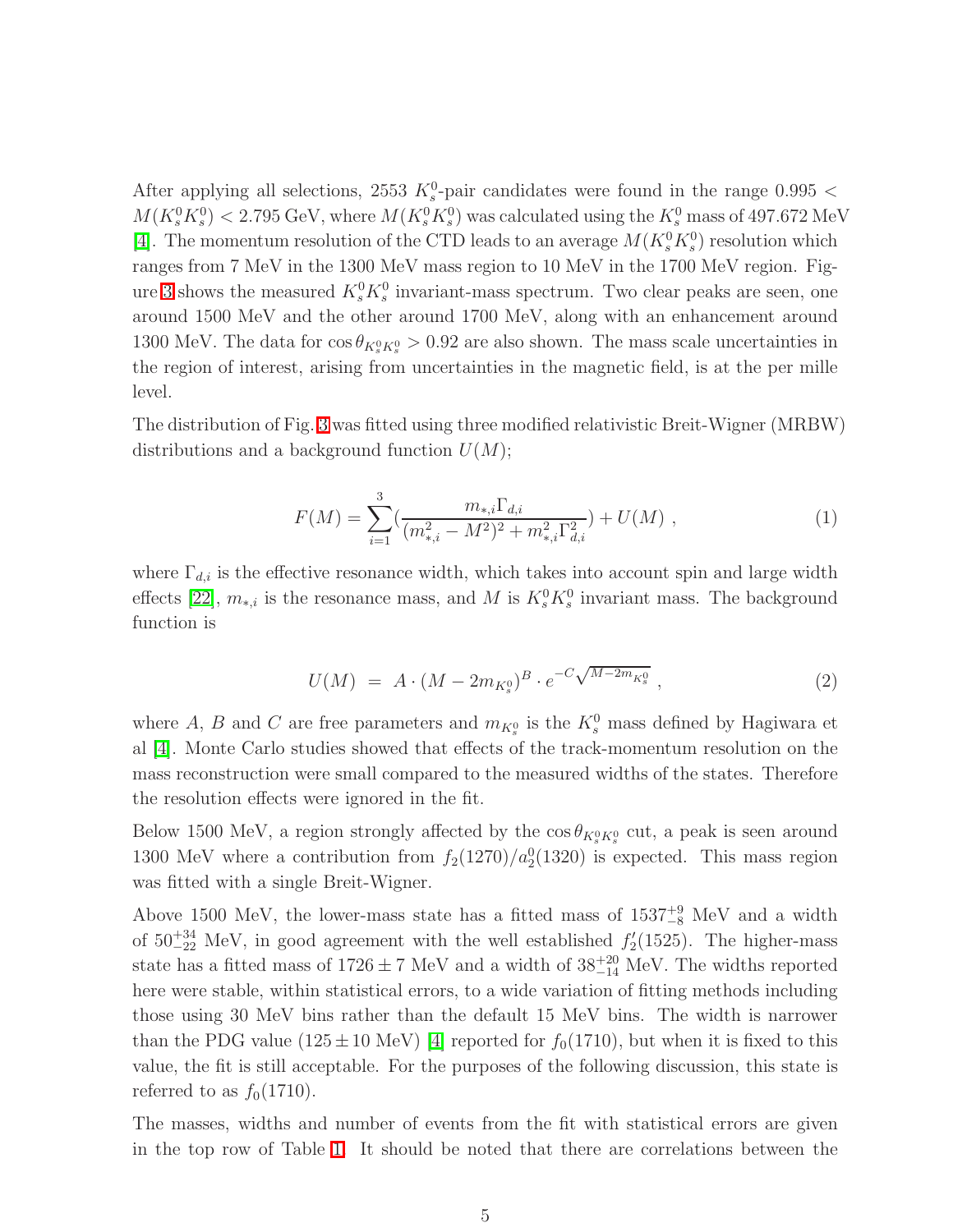obtained parameters. In particular the width and the number of events for each state are highly correlated. The mass spectrum is also consistent with the background function at higher masses, but masses above 2795 MeV were not included in the fit due to limited statistics. The sensitivity of the data to the widths of the resonances was studied. Several fits were performed fixing the width of the states  $f_2'$  $f_2'(1525)$  and  $f_0(1710)$  to their PDG values; the results are shown in rows 2 to 4 of Table [1.](#page-18-0)

In the literature, there are several states reported in the mass region near 2000 MeV [4], namely  $f_2(1950)$  and  $f_0(2020)$  which need confirmation, and  $f_2(2010)$ ,  $a_4(2040)$  and  $f_4(2050)$  which have been confirmed. While no visible structure in this mass region exist in the data, these states may affect the background shape. The effect of the inclusion of a state in this region was examined, with the result shown in row 5 of Table [1.](#page-18-0) The description of the data between 1800 and 2000 MeV is improved with respect to the other fits. However, there is no improvement in the overall  $\chi^2/dof$ .

The  $K_s^0 K_s^0$  spectrum after all cuts was also fitted with the background function only. The fit can be rejected with a 99.4% confidence level using a simple  $\chi^2$  test over the mass region 1000 to 2800 MeV.

It was found that 93% of the  $K_s^0$ -pair candidates selected within the detector and trigger acceptance are in the target region of the Breit frame [23], the hemisphere containing the proton remnant. Of the  $K_s^0$ -pair candidates in the target region, 78% are in the region  $x_p = 2p_B/Q > 1$ , where  $p_B$  is the absolute momentum of the  $K_s^0 K_s^0$  in the Breit frame. High  $x_p$  corresponds to production of the  $K_s^0$ -pair in a region where sizeable initial state gluon radiation may be expected. This is in contrast to the situation at  $e^+e^-$  colliders where the particles entering the hard scattering are colourless.

#### 6 Conclusions

The first observation in ep deep inelastic scattering of a state at 1537 MeV, consistent with  $f_2'$  $J_2'(1525)$ , and another at 1726 MeV, close to  $f_0(1710)$ , is reported. There is also an enhancement near 1300 MeV which may arise from the production of  $f_2(1270)$  and/or  $a_2^0(1320)$  states. The width of the state at 1537 MeV is consistent with the PDG value for the  $f_2'$  $\frac{2}{2}(1525)$ . The state at 1726 MeV has a mass consistent with the glueball candidate  $f_0(1710)$ , and is found in a gluon-rich region of phase space. However, it's width of  $38^{+20}_{-14}$ MeV is narrower than the PDG value of  $125\pm10$  MeV for the  $f_0(1710)$ .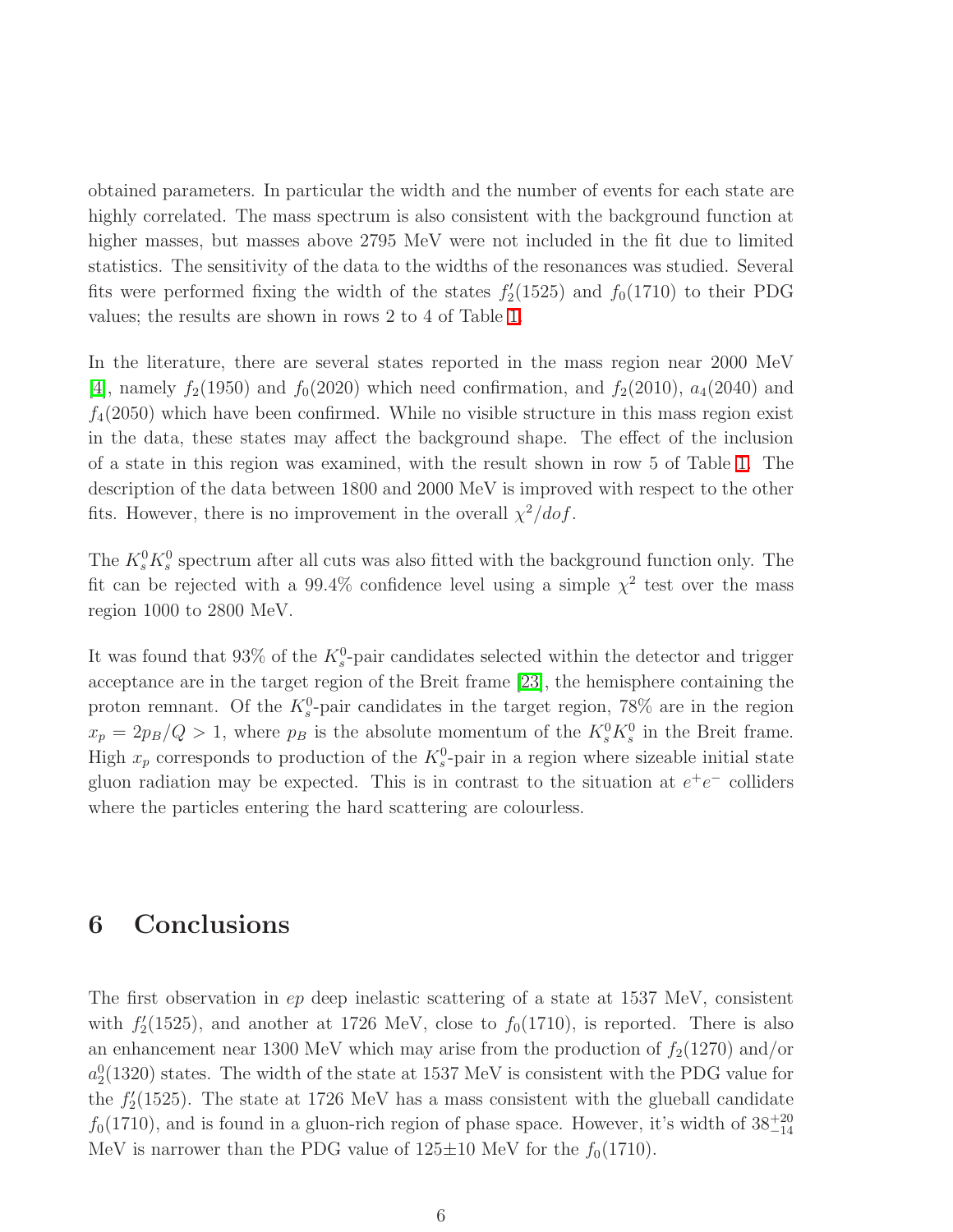#### 7 Acknowledgements

We thank the DESY directorate for their strong support and encouragement. The special efforts of the HERA machine group in the collection of the data used in this paper are gratefully acknowledged. We are grateful for the support of the DESY computing and network services. The design, construction and installation of the ZEUS detector have been made possible by the ingenuity and effort of many people from DESY and home institutes who are not listed as authors. We also thank F. Close, S. Godfrey and H. Lipkin for their valuable comments and advice.

## References

- [1] S. Godfrey and J. Napolitano, Review of Modern Physics 71, 1411 (1999).
- [2] E. Klempt, Proc. of the PSI Zuoz Summer School on Phenomenology of Gauge Interactions, p. 61. (2000). Also in preprint hep-ex/0101031.
- [3] C. J. Morningstar and M. Peardon, Phys. Rev. **D 60**, 034509 (1999); C. Michael and M. Teper, Nucl. Phys. B 314, 347 (1989).
- [4] Particle Data Group, K. Hagiwara et al., Phys. Rev. **D 66**, 1 (2002).
- [5] BES Collaboration, J. Z. Bai et al., Phys. Rev. Lett. 77, 3959 (1996).
- [6] WA102 Collaboration, D. Barberis et al., Phys. Lett. B 453, 305 (1999).
- [7] L3 Collaboration, M. Acciari et al., Phys. Lett. B 501, 173 (2001).
- [8] ZEUS Collab., M. Derrick et al., Z. Phys. C 68, 29 (1995); ZEUS Collab., J. Breitweg et al., Eur. Phys. J. C 2, 77 (1998).
- [9] H1 Collab., S. Aid et al., Nucl. Phys. B 480, 3 (1996); H1 Collab., C. Adloff et al., Z. Phys. C 76, 213 (1997).
- [10] ZEUS Collab., U. Holm (ed.), The ZEUS Detector. Status Report (unpublished), DESY (1993), available on http://www-zeus.desy.de/bluebook/bluebook.html.
- [11] N. Harnew et al., Nucl. Instr. and Meth. A 279, 290 (1989); B. Foster et al., Nucl. Phys. Proc. Suppl. B 32, 181 (1993); B. Foster et al., Nucl. Instr. and Meth. A 338, 254 (1994).
- [12] M. Derrick et al., Nucl. Instr. and Meth. **A 309**, 77 (1991); A. Andresen et al., Nucl. Instr. and Meth. A 309, 101 (1991); A. Caldwell et al., Nucl. Instr. and Meth. A 321, 356 (1992); A. Bernstein et al., Nucl. Instr. and Meth. A 336, 23 (1993).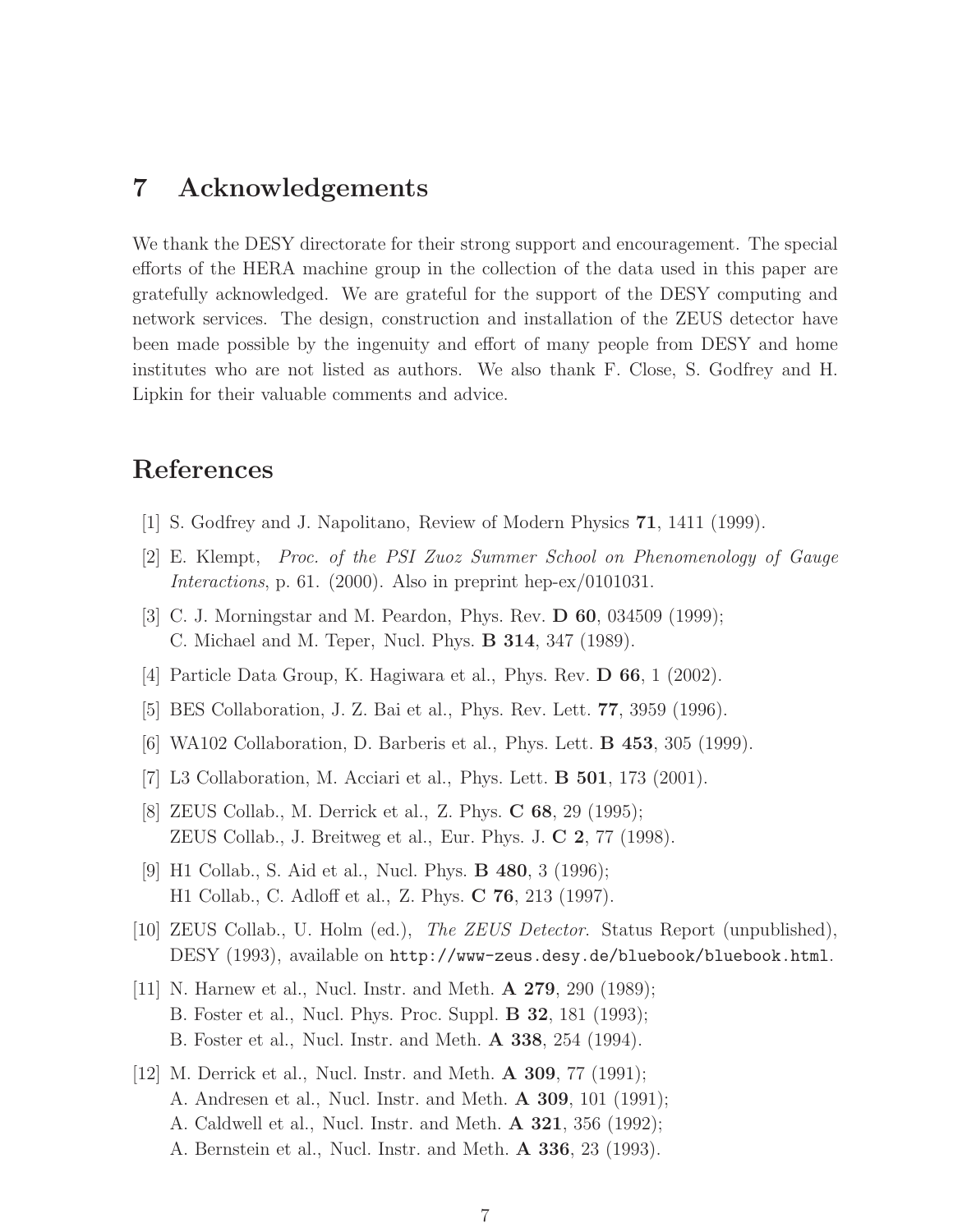- [13] A. Bamberger et al., Nucl. Instr. and Meth. A 401, 63 (1997).
- [14] ZEUS Collab., S. Chekanov et al., Eur. Phys. J. C 21, 443 (2001).
- [15] A. Bamberger et al., Nucl. Instr. and Meth. A 382, 419 (1996).
- [16] S. Catani et al., Nucl. Phys. B 406, 187 (1993).
- [17] F. Jacquet and A. Blondel, Proc. of the Study for an ep Facility for Europe, p. 391. Hamburg, Germany (1979).
- [18] J. Podolanski and R. Armenteros, Phil. Mag 45, 13 (1954).
- [19] S. Bentvelsen, J. Engelen and P. Kooijman, Proc. Workshop on Physics at HERA, Vol. 1, p. 23. Hamburg, Germany, DESY (1992).
- [20] S. Godfrey and N. Isgur, Phys. Rev. D32, 189 (1985).
- [21] WA102 Collaboration, D. Barberis et al., Phys. Lett. **B 489**, 24 (2000); T. Barnes, IX International Conference on Hadron Spectroscopy, AIP Conference Proc. Vol. 619, p. 447. Protvino, Russia (2002). Also in preprint hep-ph/0202157.
- [22] J. Benecke and H. P. Dürr, Nuovo Cimento **56**, 269 (1968).
- [23] R. P. Feynman, Photon-Hadron Interactions, Benjamin, New York (1972); K.H. Streng, T.F. Walsh and P.M. Zerwas, Z. Phys. C 2, 237 (1979).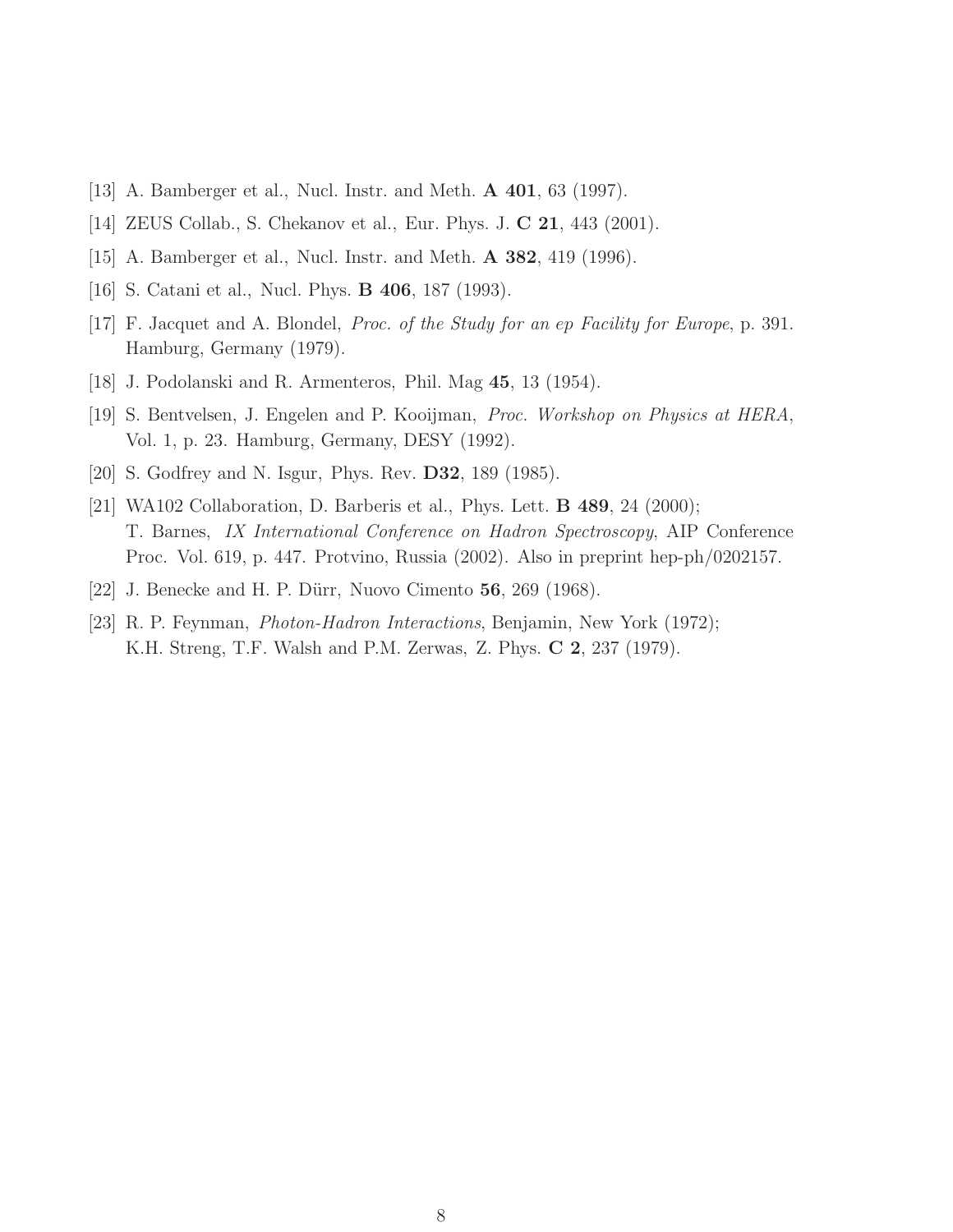| Fit                                       | $\chi^2/N$ | $f_2(1270)/a_2^0(1320)$             |                   |                     | $f'_{2}(1525)$          |                  |                   | $f_0(1710)$                 |                  |                   | $f_J(1980)$        |                    |             |
|-------------------------------------------|------------|-------------------------------------|-------------------|---------------------|-------------------------|------------------|-------------------|-----------------------------|------------------|-------------------|--------------------|--------------------|-------------|
|                                           |            | mass                                | width             | events              | mass                    | width            | events            | mass                        | width            | events            | mass               | width              | events      |
|                                           | 0.97       | $1274^{+17}_{-16}$                  | $244^{+85}_{-58}$ | $414^{+184}_{-125}$ | $1537^{+9}_{-8}$        | $50^{+34}_{-22}$ | $84^{+41}_{-31}$  | $1726 \pm 7$                | $38^{+20}_{-14}$ | $74^{+29}_{-23}$  |                    |                    |             |
| 2                                         | 0.96       | $1272 \pm 16$                       | $240^{+76}_{-55}$ | $420^{+167}_{-122}$ | $1539 \pm 10$           | 76               | $107 \pm 30$      | $1727 \pm 7$                | $39 \pm 20$      | $76^{+28}_{-24}$  |                    |                    |             |
| 3                                         | 1.02       | $1276 \pm 16$                       | $258^{+80}_{-59}$ | $480^{+190}_{-141}$ | $1536 \pm 8$            | $49^{+30}_{-21}$ | $85^{+38}_{-27}$  | $1726 \pm 13$               | 125              | $122 \pm 40$      |                    |                    |             |
| 4                                         | 1.02       | $1274 \pm 15$                       | $251^{+72}_{-55}$ | $476^{+176}_{-131}$ | $1538 \pm 10$           | 76               | $108^{+31}_{-29}$ | $1728 \pm 13$               | 125              | $120^{+41}_{-38}$ |                    |                    |             |
| $\overline{5}$                            | 1.00       | $1283 \pm 15$                       | $260^{+70}_{-55}$ | $506^{+218}_{-122}$ | $1540^{+12}_{-10}$      | $70^{+43}_{-30}$ | $116^{+59}_{-42}$ | $1727 \pm 7$                | $47^{+23}_{-15}$ | $91^{+34}_{-26}$  | $1970^{+33}_{-45}$ | $138^{+173}_{-89}$ | $74 \pm 40$ |
| Particle Data Group 2002 Values (MeV) [4] |            |                                     |                   |                     |                         |                  |                   |                             |                  |                   |                    |                    |             |
|                                           |            | $1275.5 \pm 1.2, 185_{-2.6}^{+3.4}$ |                   |                     | $1525 \pm 5, 76 \pm 10$ |                  |                   | $1713 \pm 6$ , $125 \pm 10$ |                  |                   |                    |                    |             |
|                                           |            | $1318 \pm 0.6$ , $104.7 \pm 1.9$    |                   |                     |                         |                  |                   |                             |                  |                   |                    |                    |             |

<span id="page-18-0"></span>**Table 1:** Normalized  $\chi^2$ , masses in MeV, widths in MeV, and number of events extracted from the  $K_s^0 K_s^0$  invariant mass fits (errors are statistical only.) Widths reported without errors were fixed to the PDG values listed in the last row.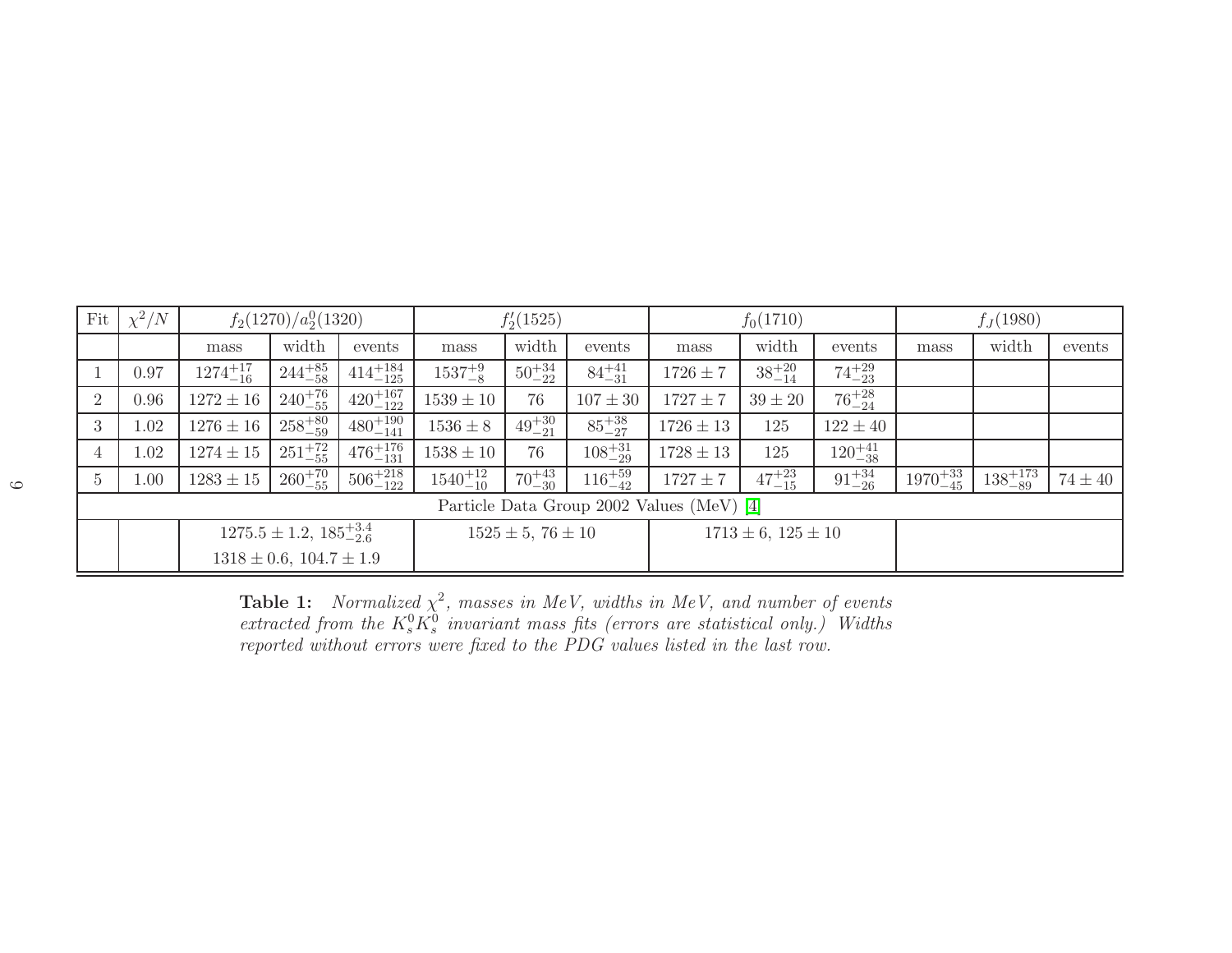

<span id="page-19-0"></span>**Figure 1:** The distribution of  $\pi^{+}\pi^{-}$  invariant mass for events with at least two  $K_s^0$  candidates passing all selection cuts. The solid line shows the result of a fit using one linear and two Gaussian functions.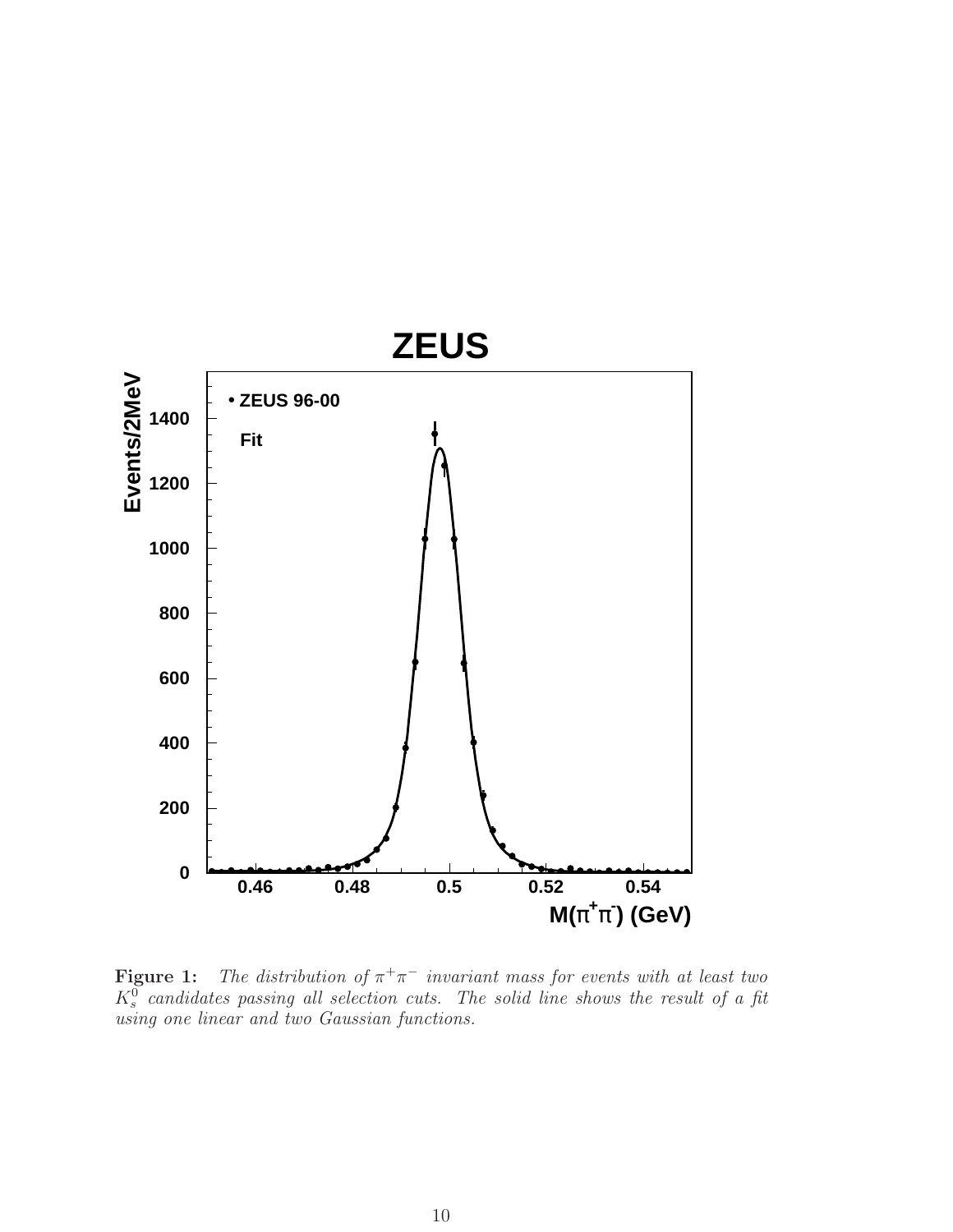

<span id="page-20-0"></span>**Figure 2:** The distribution in x and  $Q^2$  of events passing all selection cuts. The dashed lines delineate approximately the kinematic region selected. The solid line indicates the kinematic limit for HERA running with 920 GeV protons.